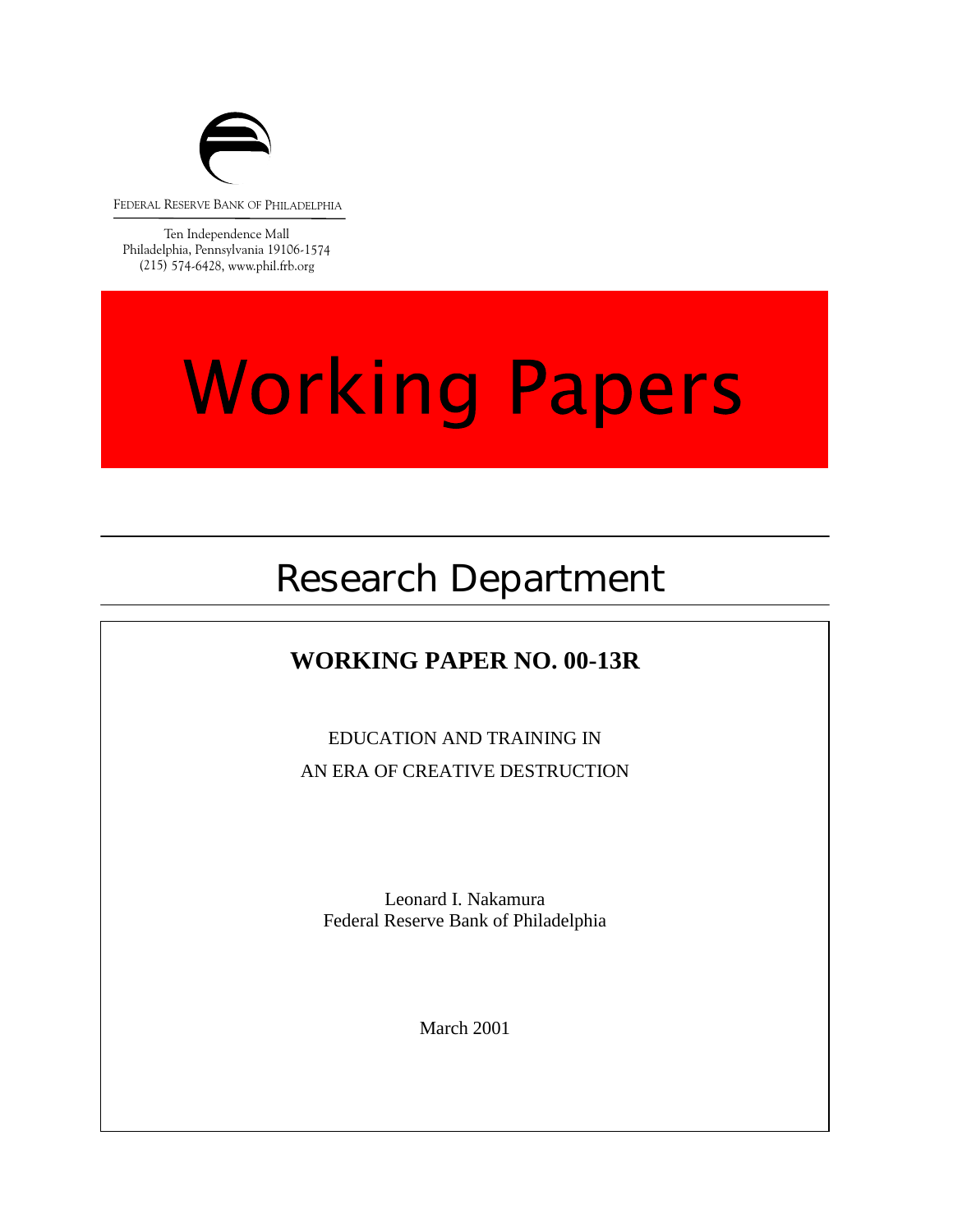#### **WORKING PAPER NO. 00-13R**

#### **Education and Training in an Era of Creative Destruction**

**Leonard I. Nakamura** Federal Reserve Bank of Philadelphia

March 2001

The views expressed here are those of the author and do not necessarily reflect those of the Federal Reserve Bank of Philadelphia or of the Federal Reserve System.

Correspondence: Leonard Nakamura at Research Department, Federal Reserve Bank of Philadelphia, Ten Independence Mall, Philadelphia, PA 19106-1574; phone: (215) 574-3804; fax: (215) 574-4364; email: Leonard.Nakamura@PHIL.frb.org.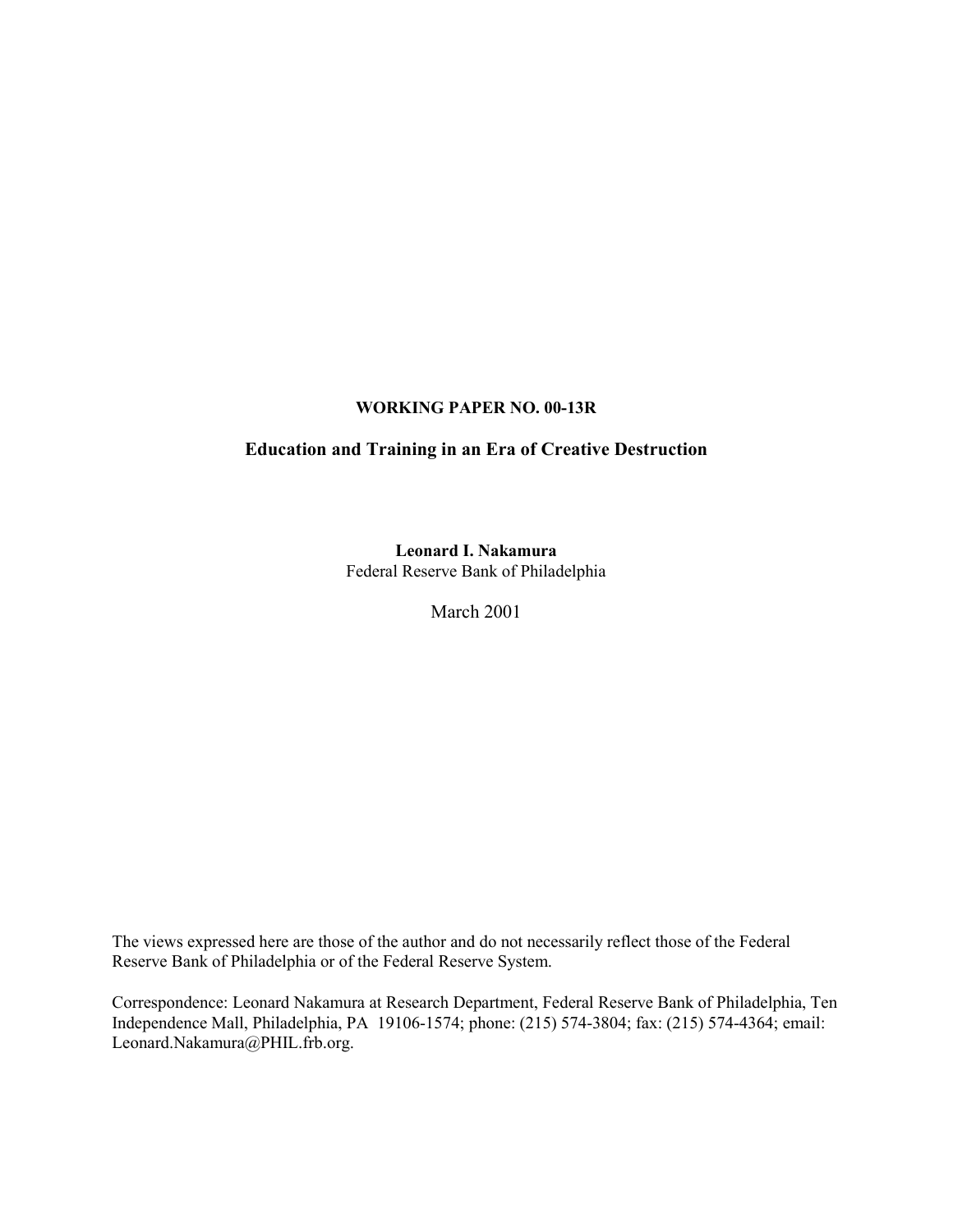#### Education and Training in an Era of Creative Destruction

**Leonard I. Nakamura** Federal Reserve Bank of Philadelphia

#### **Abstract**

Over the course of the 20th century, the US economy has moved from rote to creativity, from a mass production workforce to a white-collar workforce whose focus is developing new products for sale. In the process, economic change has been accelerated, so that our educational process and goals are increasingly inappropriate. As an example, even the intensive education of medical doctors is inadequate to the current pace of change. In this paper, I delineate the impact of the electronic revolution that has automated routine and made creativity more profitable and therefore more powerful. I examine the high school movement (1910-1940) and the college movement (1940-1970) as successful responses to technological challenges that increased equality. I then attempt a tentative discussion of the electronic revolution's impact on the educational process.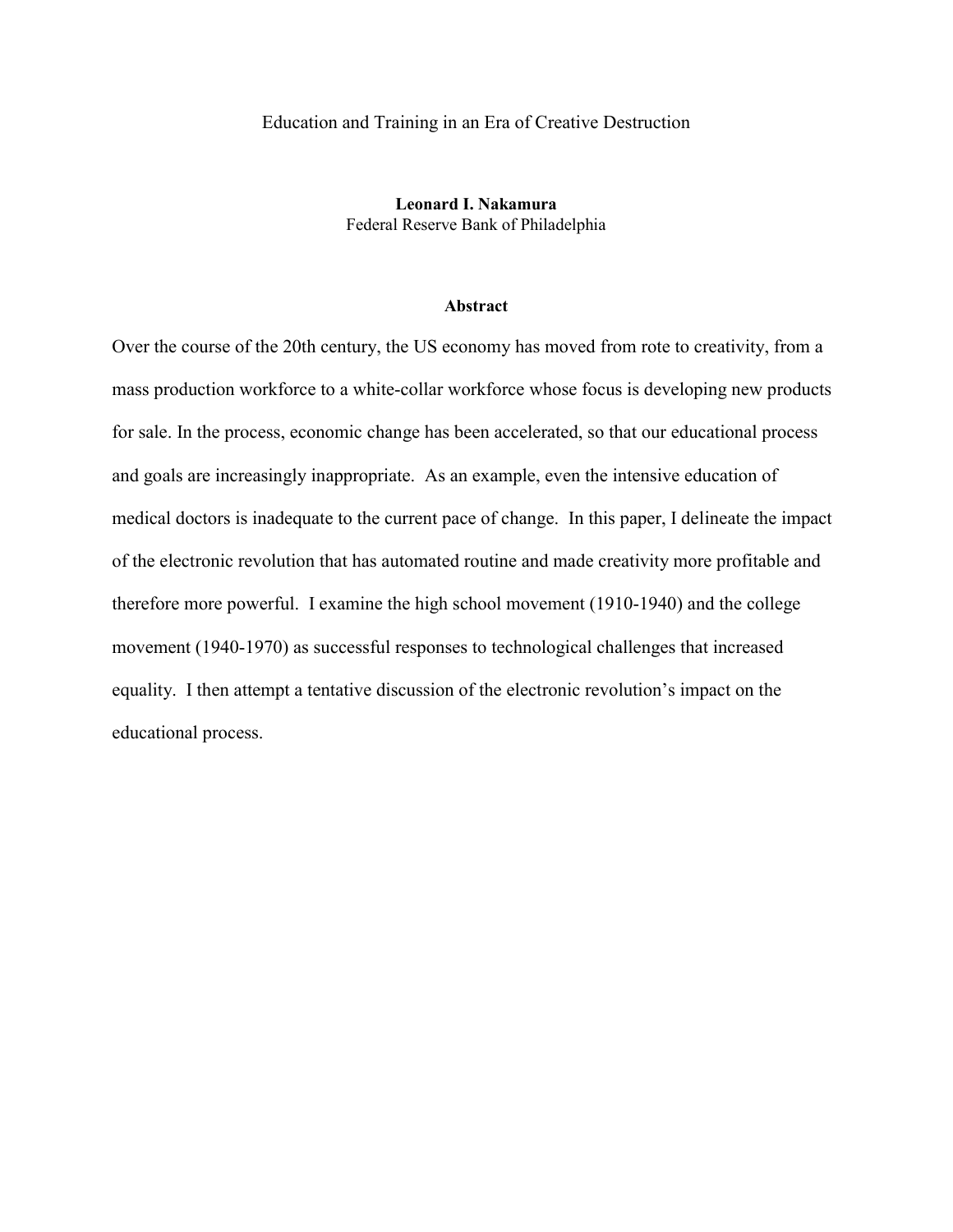#### Education and Training in an Era of Creative Destruction

#### Overview:

 $\overline{a}$ 

This paper provides a perspective on how the US economy is changing and the impacts that these changes are having on education. Our economy is in a period of rapid and accelerating change. The kinds of work done, and the corporations that employ the workers, are changing at a more rapid pace than ever before. In this process, the private sector has been changing faster than the public sector. The world for which education is supposed to prepare us is changing faster than education itself and faster than educators. This is true of the most intensive education we provide - the education of medical doctors. It is even more true of the education we provide in elementary and secondary school.

The economic process we are engaged in is best described in terms of Joseph Schumpeter's theory of *creative destruction*. 1 From this perspective the US economy is increasingly devoted to *creating* new products and new work and continuously displacing – *destroying* – existing products, jobs, and firms. This differentiates creative destruction from the bulk of economic theory and practice. which has assumed that new products are relatively unimportant. When new products are relatively unimportant, we assume that individual businesses are free to use the same technology and to produce the same products as their competitors, and thus that what businesses compete over is how to most efficiently produce these products. Under creative destruction, businesses compete to produce distinctive new products that are more valuable than existing products and displace them from the market. When a business invents a new product, it can use patents, copyrights, trade secrets, and its advantage as the first one to the marketplace to establish a temporary monopoly

<sup>&</sup>lt;sup>1</sup> Schumpeter's theory is set forth in *Capitalism, Socialism, and Democracy*. This theory poses direct challenges to the mainstream theory of the invisible hand first enunciated by Adam Smith (Nakamura, 2000).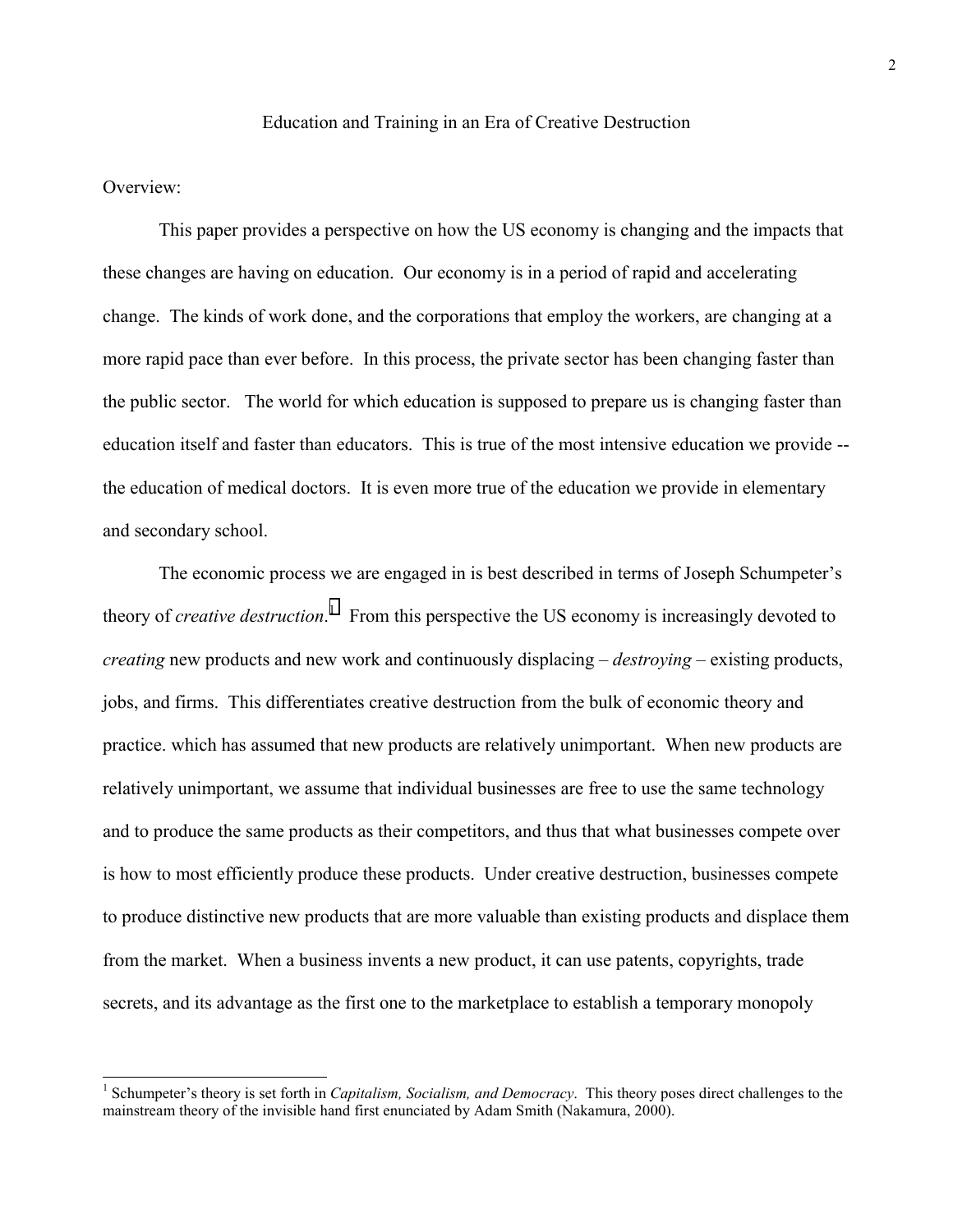over that product. If the new product is sufficiently superior, the firm reaps huge benefits from its temporary monopoly, which repays the firm for the costs and risks of the discovery process.

A rapidly growing proportion of workers is engaged in creating new products. These new products make existing products obsolete, the way that computers have made typewriters and slide rules obsolete, and CDs have made LPs obsolete. Among these new products are many that serve to automate and expedite production, eliminating jobs directly even when the product is not obsolete. These continuous shocks to the workplace imply that workers ought to be preparing themselves for a lifetime of career disruption and for repeated – if not continuous – formal education. But our educational system is designed more for sorting students into hierarchical categories by final degree earned than preparing them for a lifetime of education. How is the educational system coping with these changes? Thus far mainly in multiplying stresses on educators.

This paper proceeds first by providing an overview of economic change in the past 25 years (Sections I and II), then steps back to discuss occupational and educational change over the course of the  $20<sup>th</sup>$  century (Sections III and IV). It then discusses some of the dilemmas confronting education, using the example of medicine to provide perspective (Section V).

#### I. How work is changing in an era of creative destruction

The economy of creative destruction divides workers and work into two parts or paths: creative workers who change the world, and production workers who are subjected to continuous change. As creative work is itself carried out on a leading edge that is rapidly evolving, creative workers are also subjected to rapid change.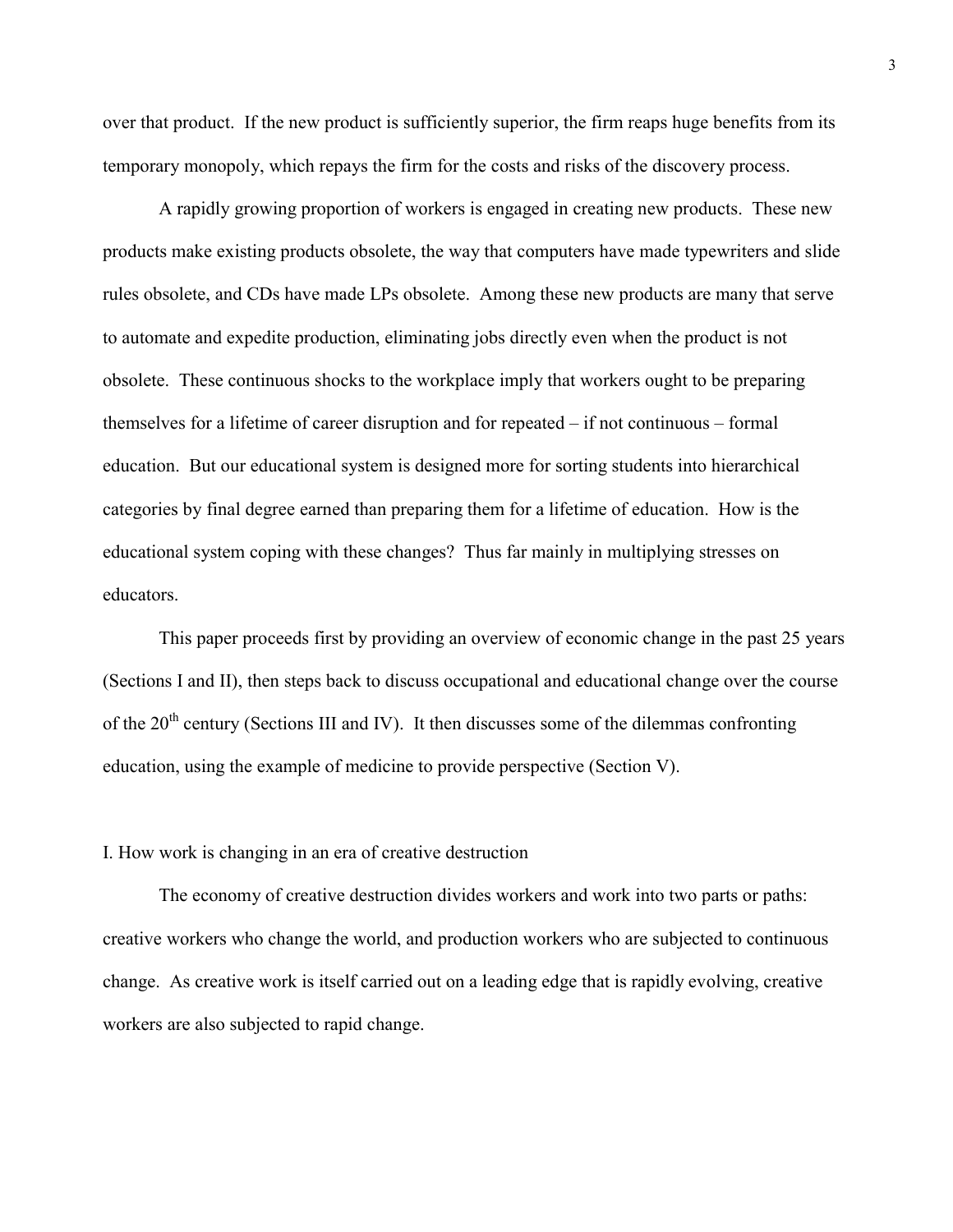*Creative workers.* Creators are workers who first must try to imagine what has never existed before and yet is more valuable than what exists. Next, they must work with production designers, managers, and producers to discover how the new product might be efficiently mass produced. Then they must communicate, first to business decisionmakers and then to consumers, why the new product is of greater value than existing products that it would supplant, and why it is therefore worth making and purchasing.

Every such act of creation is a critique of what exists and corrodes the status quo. Creativity often brings to mind imagination and artistic craft. In the abstract, we might hope that these qualities provide pleasure and beauty and thus are self-validating and do not necessarily imply conflict. While this may sometimes be true – the genius of a Giotto or an Einstein may be acknowledged without much professional conflict – it is the exception.

Every act of genuine creativity provokes resistance – and should. What is familiar is usually safe; what is new possesses unknown dangers. The power of capitalism, according to the Schumpeterian theory of creative destruction, is precisely that it gives the profits of creativity to creators and the corporations that employ them, and thereby can make creativity powerful enough to overcome the natural human resistance to change (Nakamura, 2000). That is, a corporation such as Pfizer can earn billions of dollars in profits marketing Viagra, and these prospective profits, and similar profits earned in the past, give it the power to hire workers to produce the new good, place it visibly before a wide market, and overcome the objections of those who prefer the status quo.

As we shall see in the next section, technological developments and globalization have tipped the scale decisively in favor of rapid creation, destruction, and economic change.

*Production workers.* Workers who are direct producers make products that have already been conceived using mass production techniques that are repeated, with minor variation, year after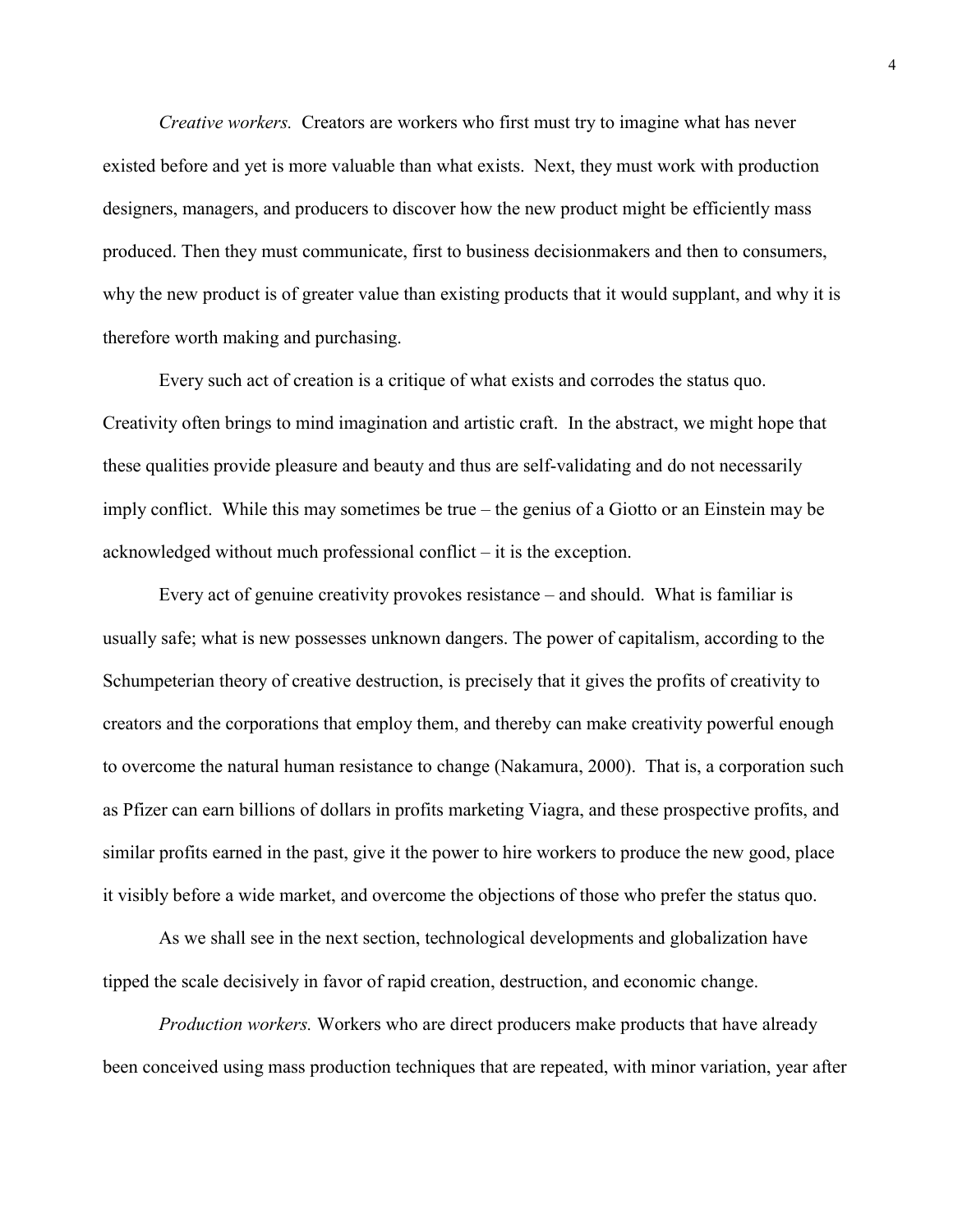year. A metaphor that Paul Romer of Stanford has used is that such workers follow established recipes, while creative workers invent new recipes. As the proportion of creators to direct producers has risen, the pace of change for production work has intensified. As a consequence, productive workers cannot count on being able to stick to a given task; they find either their corporation or corporate division failing and merging, or their job content changing dramatically even as their occupation and employer remain the same.

*Formal learning*. With so much creativity going on, lifelong learning is increasingly necessary for all workers. This learning is "formal" in the sense that it takes place within an institutional structure, but most often it is sporadic, in refresher courses and evening classes, and while maintaining full-time employment. On average, those with a bachelor degree or higher take a career or job-related course once a year. And those with some training beyond high school take such a course nearly as often. $<sup>2</sup>$ </sup>

As Shoshana Zuboff (1989) has shown, modern manufacturing techniques have tended to diminish the importance of nonverbal experience developed on the job, that is, learning developed through the day-in and day-out repetition of processes. In one case study, Zuboff studied the modernization of a wood pulp mill, one of the steps in papermaking. Under the old process, workers were like chefs, able to tell from the aroma and consistency of the pulp how the cooking was going. After modernization, workers were sealed off in an air-conditioned control room, relying on monitors and readouts for their data. This step radically disoriented many of the workers, diminishing nonverbal sensory skills, and making formal learning and interpretation skills critical.

l

<sup>2</sup> *Digest of Higher Education 1999*, Table 362. Specifically, those employees with some formal education beyond high school but no college degree took an average of .78 career or job-related courses in 1999, those with a bachelor's degree but no graduate study took an average of 1.02, and those with some graduate study took 1.17. These results are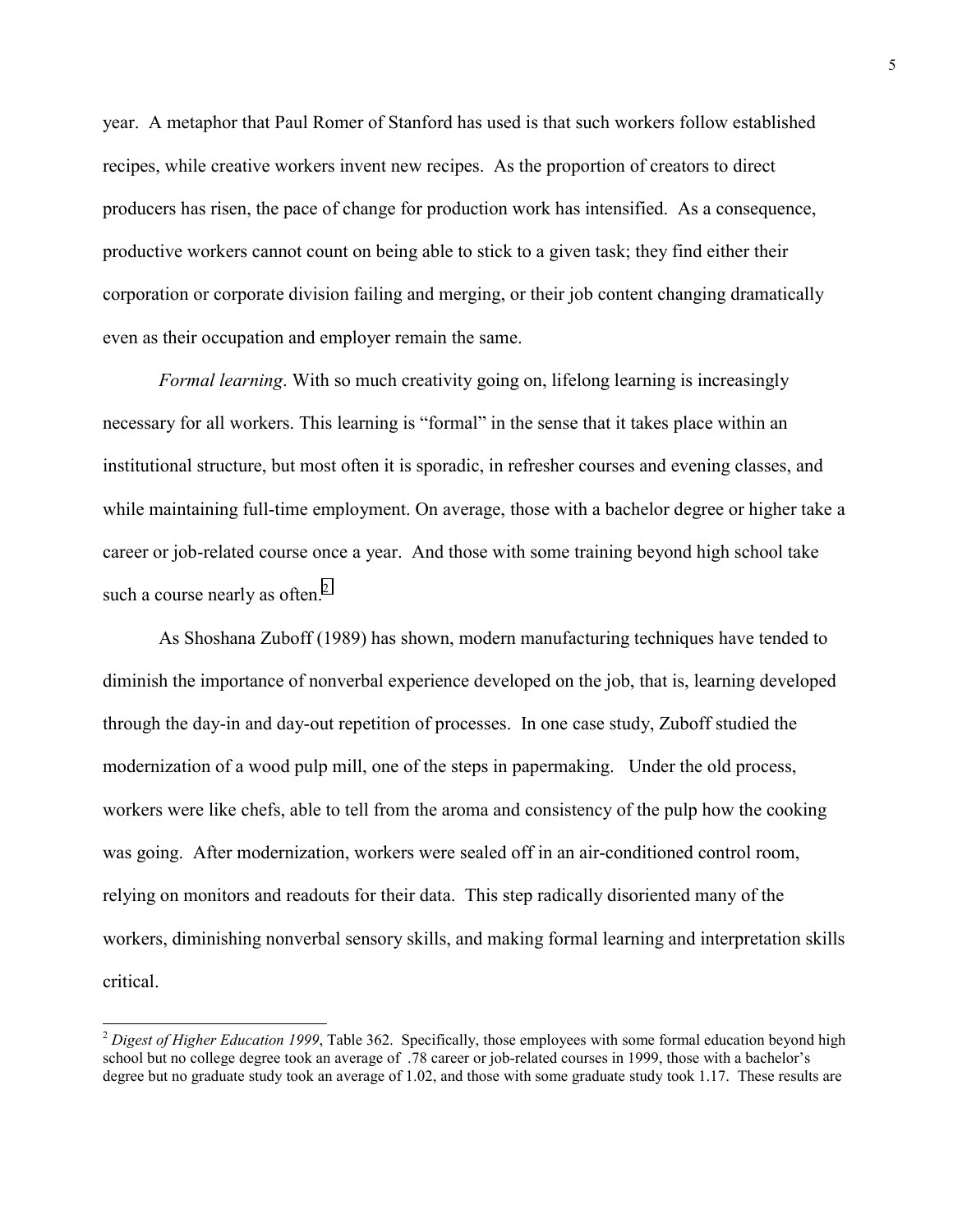This formal learning is not easy, particularly for those who have been labeled as failures by the educational system or the work world. While learning is a natural human activity, it involves uprooting existing habits and exchanging them for more fruitful ones and, as such, is an attack on the self. Because of this, learning is made easier when the learner is self-confident. It is hard to learn from failure, because failure tends to reduce self-confidence.

An important part of our educational system has been using success as a reward and failure as a punishment. This causes those labeled slow learners in our population to become averse to formal education, slotted to terminate their education early. Fortunately, educational movements that made high school and then college education more widely accessible have, for much of the 20th century, ensured that the supply of well-educated workers has kept pace with – and at times exceeded – the demands of new technologies. As a consequence, the wage-premium for additional high school and college education generally fell or remained low for the first three-quarters of this century, a trend that has favored income equality. Since the electronics revolution in the 1970s that trend has reversed, and inequality has been rising.

*College education as learning to learn*. The value of a college education has risen sharply, if we measure its impact on the earnings of college graduates compared to those of high school graduates. One important part of the value of a college education is that it better prepares the student for a lifetime of learning and change. Indeed, the ideal of the liberal college education is one of preparing a broad base for continuing learning. A consequence is that college graduates, in fact, pursue more adult education than high school graduates. Although one might guess that they are less in need of additional formal education than high school graduates, 58% of college graduates in 1994-5 took adult education courses compared with  $31 - 42\%$  of high school graduates

driven mainly by occupational differences: managers, professionals, and technical workers usually take a course a year, while all others take half a course or less.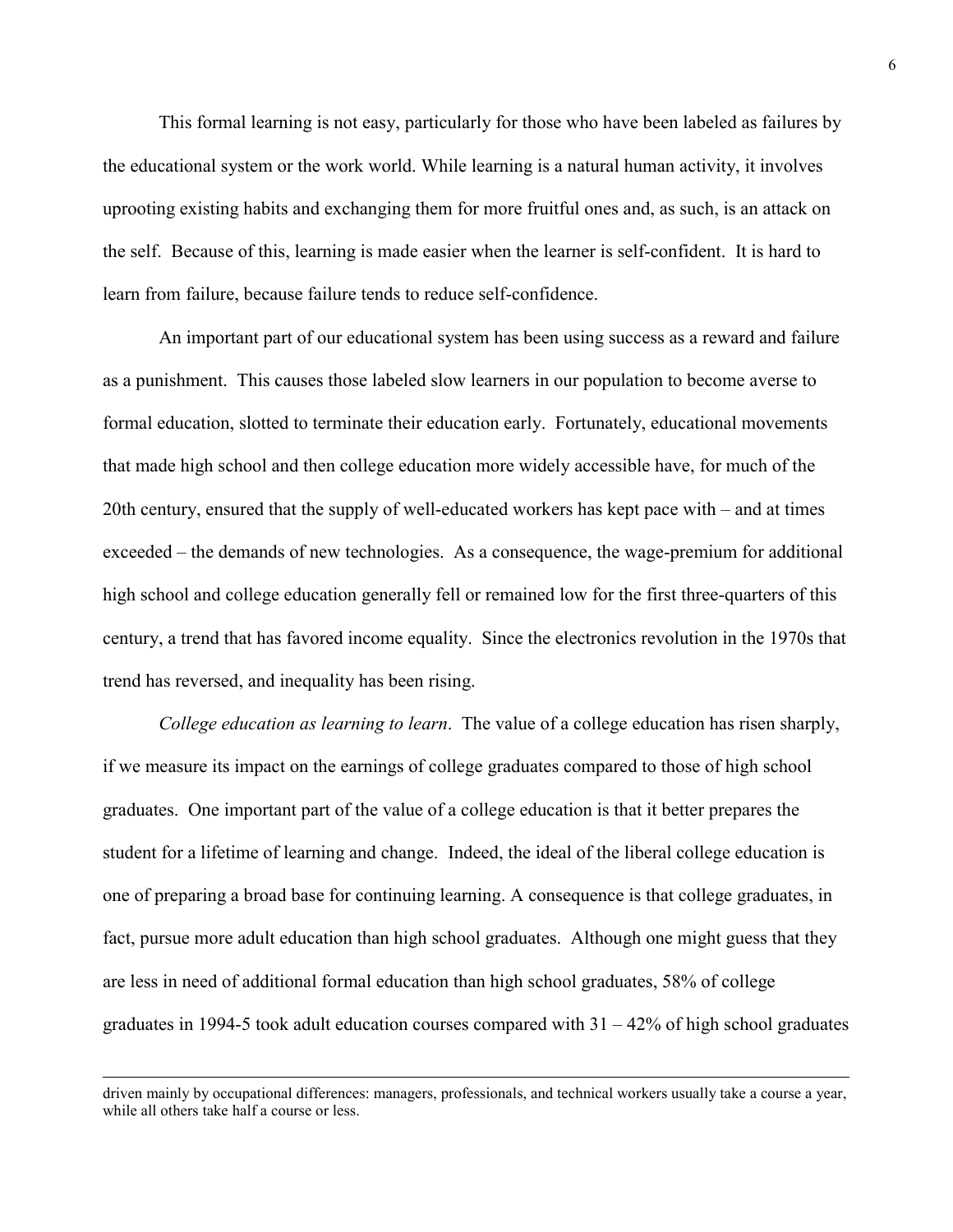who lack any college education. Preparing students for relatively slow-paced careers – the traditional job of the junior high school and high school – is preparing them for a dead end.

Can we change the nature of education? The nature of education is changing already. The question is, how best can teachers and their institutions cope?

#### II. The rising pace of change since 1975

The barriers to economic change are lower as a consequence of rapid technical progress in electronics. In particular, progress in electronics has dramatically automated information processing and communication.

This electronics revolution has made it much easier to produce new products. Electronics have facilitated more efficient research in all areas of science and technology. The human genome project is one example of a research project where much of the work of scientists and technicians was automated and performed by machines and computers. The ability to simulate and design in three dimensions has changed work as diverse as architecture, automobile design, movie making, and fireworks displays. Computerization speeds the design and testing of almost all new products, which move rapidly from the laboratory to the market.

In addition, the rewards to change have risen dramatically. Globalization has increased the number of customers who can be sold any given new product; it is easier for any given product, whether a mustard or a sports car, to find a niche. And once the niche is found, the chances for mass sales beyond the niche are increased, as fads and specialized products become phenomena: Harry Potter, the Internet, Starbucks, minivans.

Not only are markets worldwide, but the process of retailing has been revolutionized repeatedly, making those markets far more accessible (Nakamura, 1999b). Internet commerce is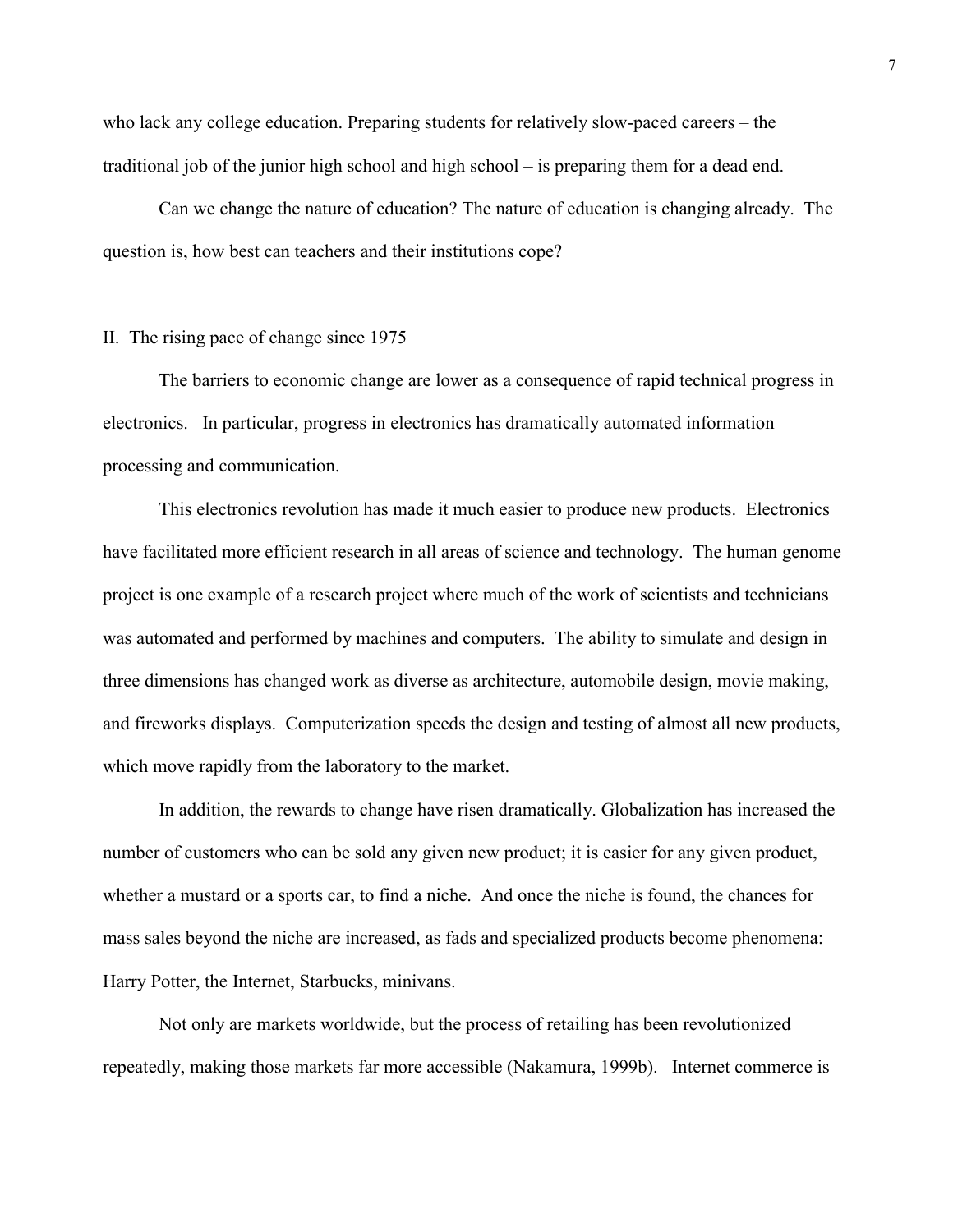just the latest in a series of innovations that help customers find products and make it possible for a huge variety of goods and services to be on offer when demanded. Scanners and universal product codes have not only sped checkout lines and reduced the cost of putting prices on items, but they make detailed daily sales information available to chain store managers, who can then more effectively and inexpensively keep track of vast varieties of items for sale and quickly replace poor sellers with superior new products. This has facilitated the superstore, which combines low prices with awesome variety.

So if you have a better mousetrap, even if the world does not beat a path to your door, your chances of being able to sell it to a Home Depot or WalMart have risen, because their business model is based on their ability to cheaply carry an additional item. As scanners and electronic cash registers became universal, the number of items carried by the average supermarket more than doubled from 9000 in 1980 to 20,000 in 1994.<sup>3</sup> And this greater openness to new items provided tremendous incentives to new product developers, so the number of supermarket products that were introduced annually rose even more rapidly over that period, from 2700 to 20,000 (Nakamura, 1999b).

Before the electronics revolution, a large sales force and clerical staff were required to place a new product in the mass market. As we shall see, from 1900 to 1980, corporations hired immense numbers of high school graduates to staff offices and sales counters. During that period, long-run profitability and corporate leadership in a given field were rarely in doubt. As Alfred Chandler (1980, 1994), Harvard Business School's management historian, has documented, the top firms in the early 1900s remained the top firms in the 1960s and 1970s. As he discusses in the magisterial works, *The Visible Hand* and *Scale and Scope*, US corporations made three

 $3 \text{ In } 1960$  there were 6000 items a store, so in the previous 20 years, the number of items per store had risen 50 %.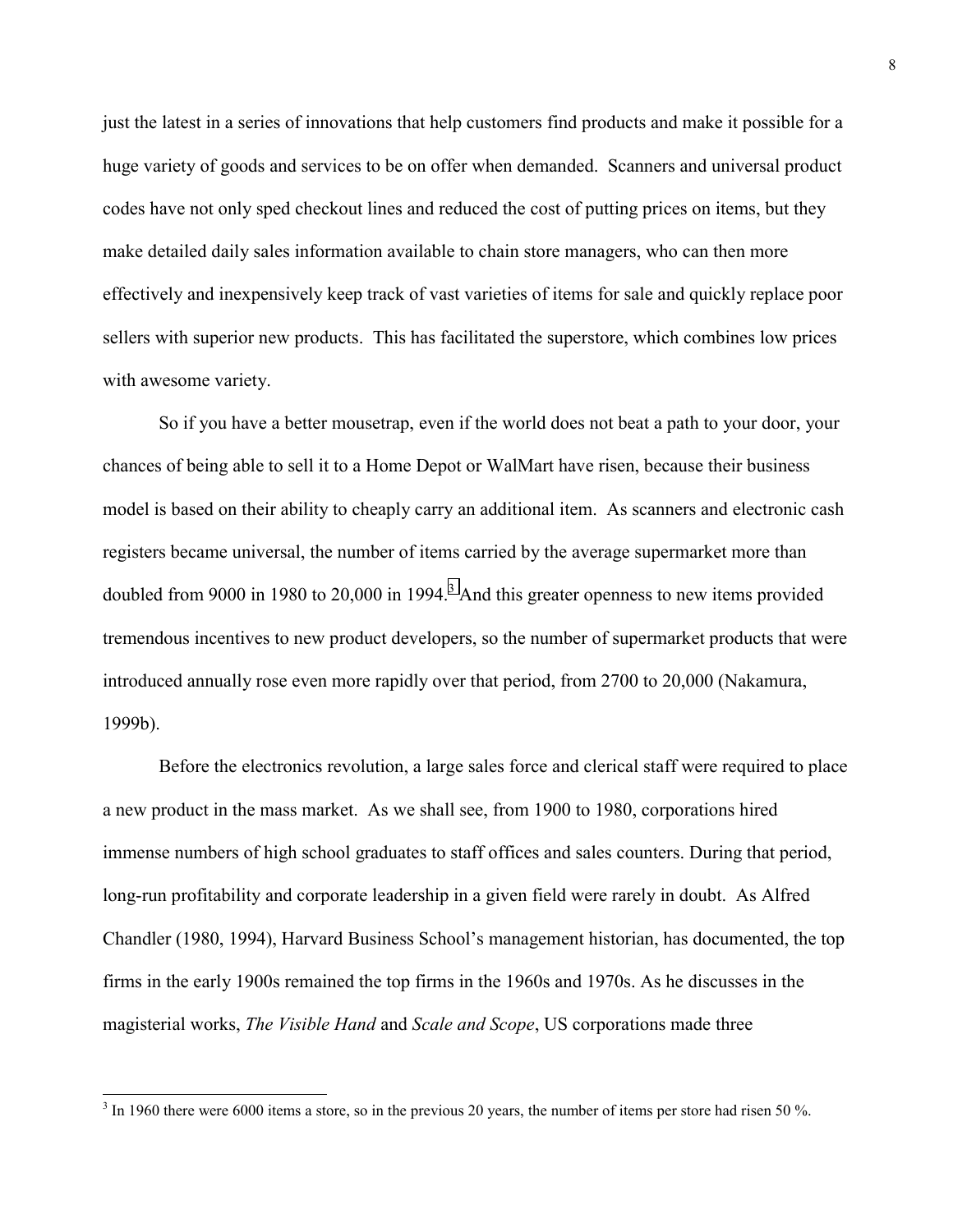investments: in mass production facilities, in a sales force, and in a corporate office structure to coordinate production and sales.

The consequence was that a potential rival with a new invention could only very rarely challenge the corporate leader. A new invention might make the corporate leader's production facility potentially obsolete, but it could rarely take over an important market because the sales force and the corporate office took a long time to duplicate. So the leading corporation could grind an innovative rival into submission while adopting the new technology at a leisurely, and profitable, pace. So outside inventors had to sell their ideas to the large corporation that could use them most efficiently, and rarely were paid full value. To summarize: only large corporations had the wherewithal to quickly reach consumers, and as a result, the great corporations were in control of the pace of introduction of new products. IBM, AT&T, General Motors, Ford, DuPont, Procter and Gamble, General Mills, US Steel, Standard Oil, General Electric, Gillette, United Fruit, and others like them were able to dominate research and development and then dole out new products at a pace that would not disrupt production plans and distribution networks. As a result, corporate chiefs led generally serene lives and were rarely ousted before planned retirement.

All that has now changed. Technology no longer is controlled by the corporation, and instead only those corporations that are able to repeatedly invent and use the next new thing are consistently profitable. Creators and creativity dominate the pace of work.

The great hurdle is coming up with a great product that is really substantially better than previous products. Being just as good isn't enough. But if you have a great product, the marketplace can distribute it to millions of customers in a hurry. Before the electronics revolution, setting up a distribution network for a great new product took decades. As a consequence of this change, new products that are worth hundreds of millions or billions of dollars in profits to their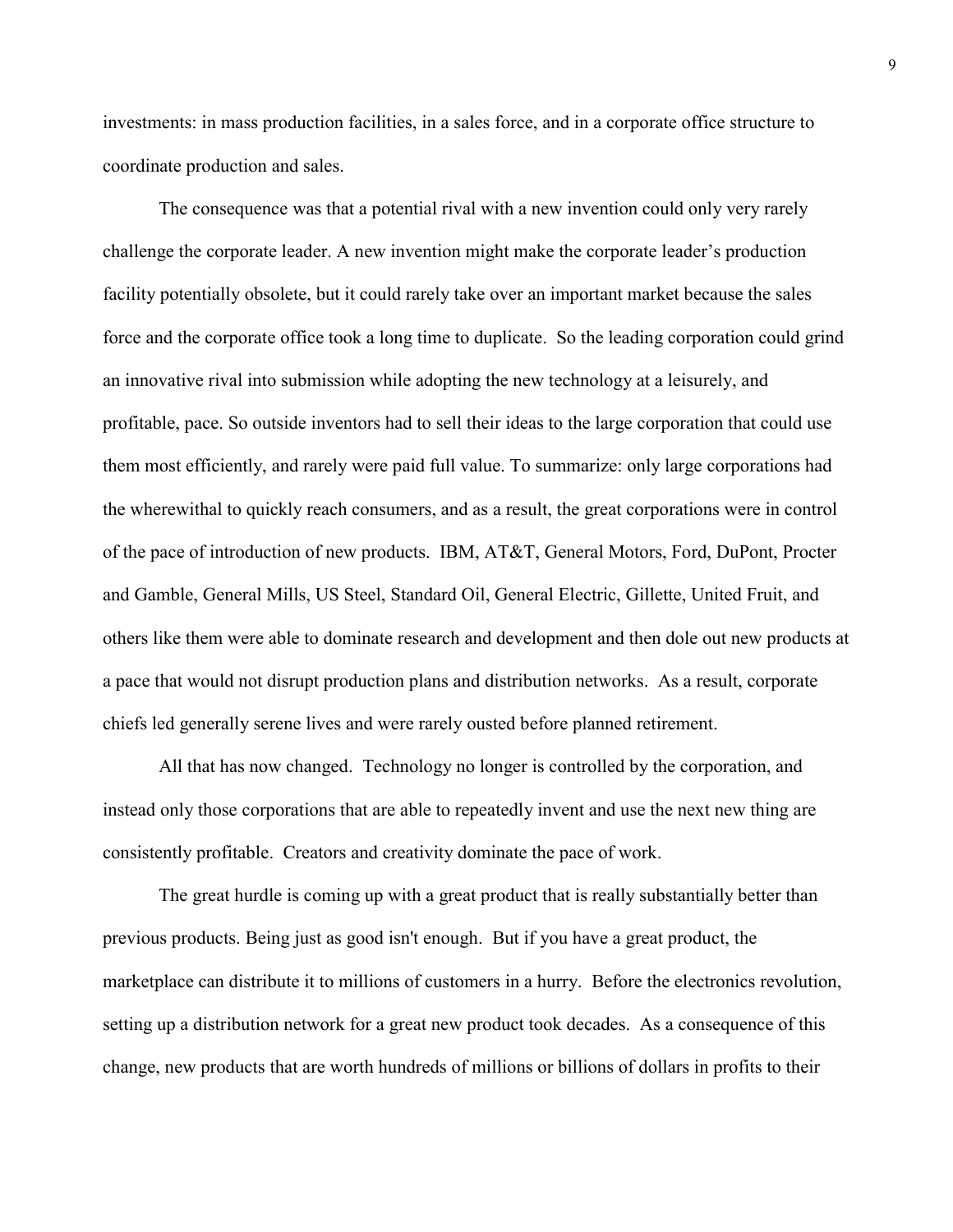producers have become almost commonplace. And that means corporations are forced to spend – overall – hundreds of billions of dollars to try to invent and then market great new products. And this expenditure is far more democratic – small startups have nearly as good a chance of success as behemoths, perhaps a better chance. This is the economic spur to creativity that has made creative destruction the central mode of business of the US economy.

Another important sign of change is the US stock market. Over the past decade, the equity value of US corporations has swelled from \$10 trillion to \$20 trillion. Most of this increase is due to increases in the value of intangible assets, such as patents, copyrights, brand names and trademarks (Hall, 1999, Nakamura, 1999a). Moreover, the bulk of the value that has been created is in corporations new to the stock market, rather than existing corporations (Jovanovic and Rousseau). Finally, the riskiness of the stock of individual corporations has increased compared with the stock market as a whole, an indication of the increased competitive risk corporations experience as creative destruction accelerates.

What we spend money on has also changed dramatically over the past decades. The proportion of our budgets spent on what used to be necessities – food and clothing – dropped from 33 to 24% (Nakamura, 1997). And over one-third of all food expenditures are spent in restaurants, and almost all clothing is bought for style rather than function. Indeed, clothing donations have created a surfeit of used clothing in every size and shape. Data on recreational spending show that the proportion of household budgets spent on recreation in the lowest income quintile is substantially higher than it was 40 years ago. Indeed, the proportion rivals that formerly spent by the highest income quintile. Recreation expense became substantially less of a luxury in the period from 1972-73 to 1991 (Costa, 1997). These dramatic shifts testify to the dynamism of the US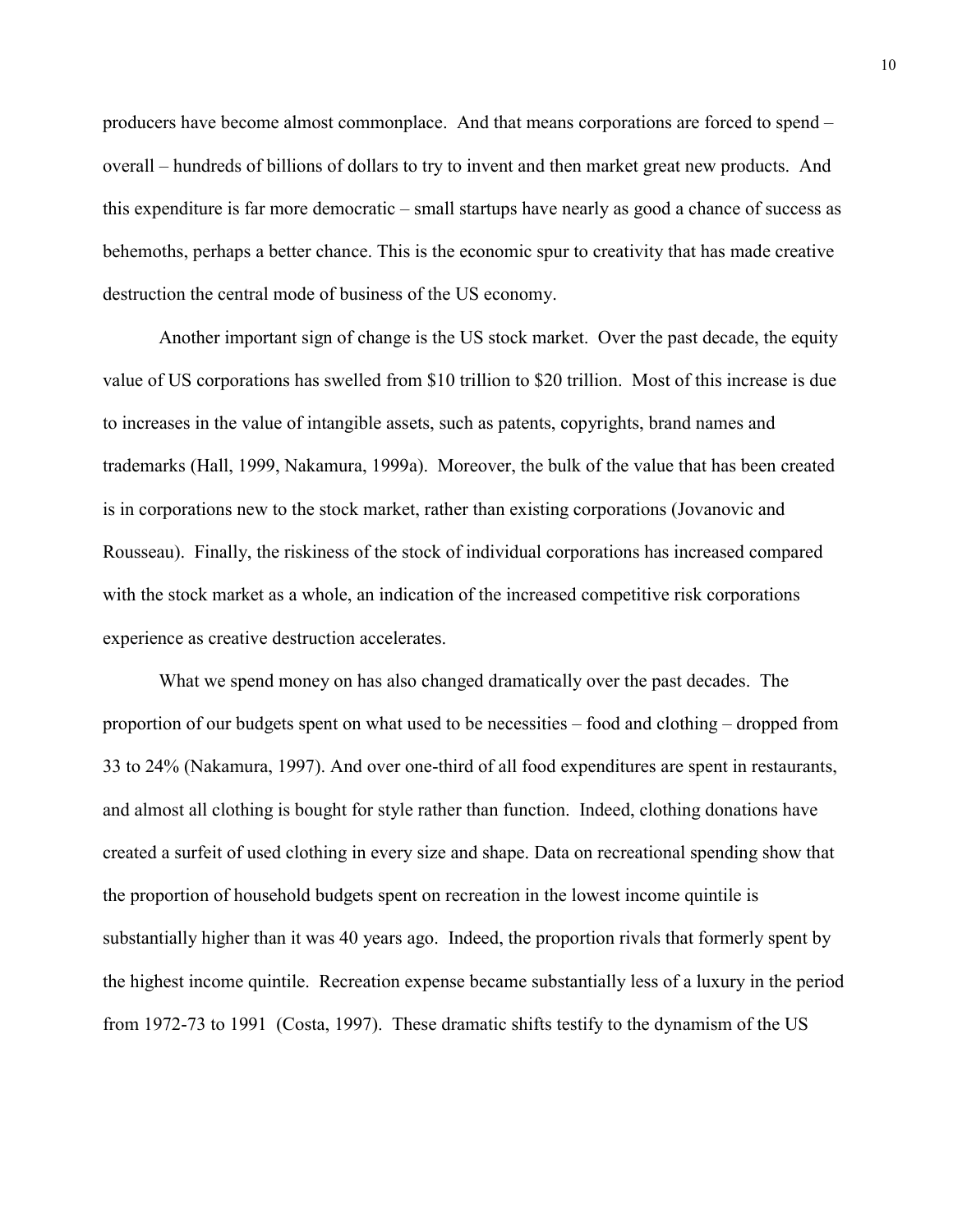economy (Costa, 2000). New products are driving changes in consumer spending patterns as never before.

What other evidence do we have that the economy has changed so much? The most important evidence is that the number of workers engaged in creative occupations has risen rapidly, as we shall see in the next section. As we shall see, the proportion of such workers at the end of the 20<sup>th</sup> century was very high. These workers are among our best and brightest, well educated and experienced. They are highly paid, and their pay is justified only if they produce new products that are more valuable to consumers than existing products. That assures continuous rapid and probably accelerating creative destruction.

#### III. Occupational change in the  $20<sup>th</sup>$  century

At the beginning of the  $20<sup>th</sup>$  century, almost all workers were engaged in actually doing the physical work needed to directly produce economic output – farmers, carpenters, welders, barbers, cooks. These are the *directly productive* occupations: they include agricultural workers, industrial workers (skilled and unskilled), and direct service workers, such as barbers, waiters, and domestic servants. By the end of the century, less than half of all workers were so engaged, and the majority of workers were involved in white-collar work. These in turn are divided into two groups: *sales and clerical* workers, who, abstractly speaking, are engaged primarily in communicating information about products and data about transactions; and *managerial, professional, and technical* workers. We can usefully divide professionals into two groups: the creative professionals – those who invent, design, or create new products; and service professionals, such as doctors and teachers, who make client-based decisions.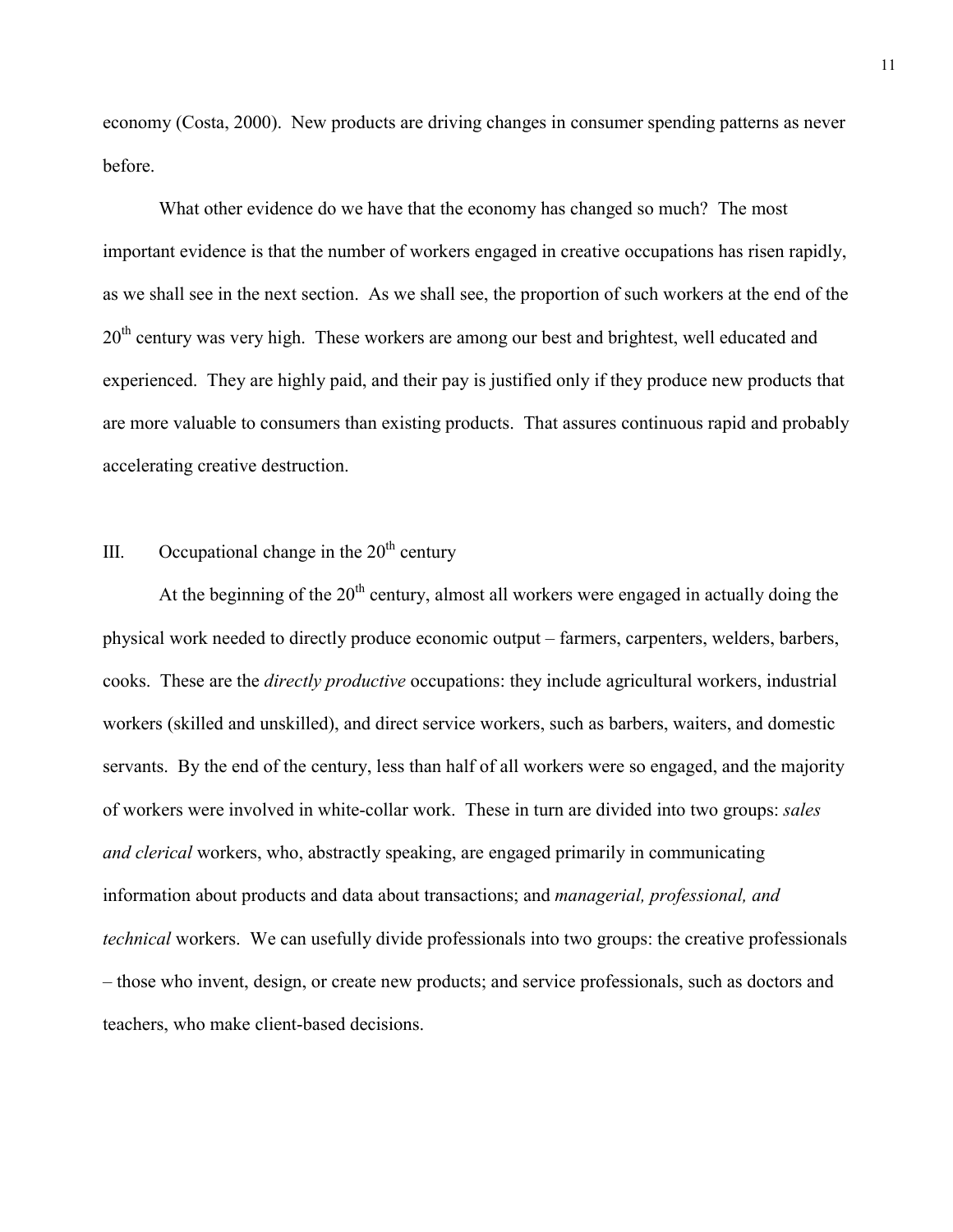These three groups – directly productive workers, sales and clerical workers, and managerial, professional, and technical workers – roughly correspond to three levels of educational requirements. Grossly speaking, *direct production* does not require a high school education; *clerical and service* work requires a high school diploma; and *managerial, professional, and technical* work requires a bachelor's degree. We will be using these categories to help give us a sense of how the educational requirements of work have changed over the century.

Chart 1 shows data from the U.S. Bureau of Labor Statistics' Current Population Survey that gives, for 1998, the proportion of workers over 25 in each educational group that works in a given occupation.<sup>4</sup> Note that over 80% of all workers with less than a high school education wind up working in direct production. And over half of all workers with only a high school diploma also wind up in direct production.

By contrast, the vast majority of college graduates and advanced degree holders are managers and professionals. Although students go to college for many reasons, including intellectual, social, cultural, and recreational ones, from an occupational perspective students go to a four-year college in order to become managers and professionals. Managerial and professional work generally requires both specific, advanced expertise and a broad knowledge of the world and the ideas by which we understand it.

Chart 2 retabulates the data in Chart 1 to show the proportion of workers over 25 in each occupational category that has a given level of education. Roughly 70% of both direct production workers and clerical and sales workers have at least a high school diploma but no more than an associate's degree. What differentiates clerical and sales work from direct production work is that, generally speaking, the minimum educational requirement is a high school diploma. Of course,

<sup>&</sup>lt;sup>4</sup> Data is tabulated from the Digest of Educational Statistics, 1999, Table 384.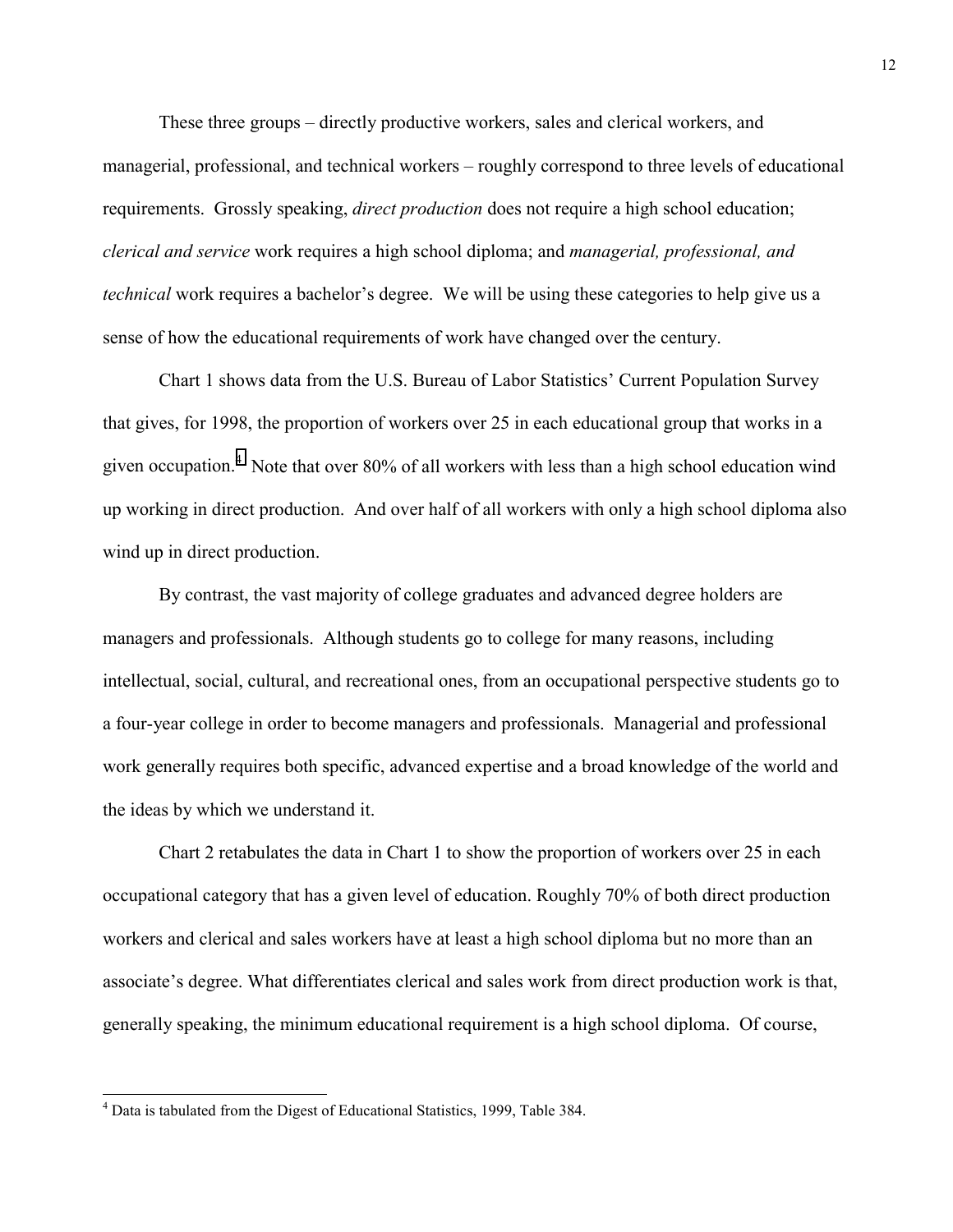there are openings for checkout clerks who lack a high school diploma, but such opportunities – aside from being poorly paid – are surprisingly small in number.

In sharp contrast, 60% of managerial, professional, and technical workers have a bachelor's or more – only 40% have a high school diploma to an associate's degree (Bill Gates is in this 40%). Again, in many cases – doctors, lawyers, nurses, architects, engineers, scientists – college and often advanced degrees are occupational requirements.

Beginning in 1975, more workers were involved in the white collar activities of decisionmaking, coordination, and supervision – than in actually producing the goods and services that are ultimately purchased. And as the electronics revolution tended to automate routine aspects of white-collar work, it has increasingly centered, as I have said, on discovering new, superior products.

To give a feel for recent employment dynamics, from 1990 to 1999, the number of workers in the US increased by 15 million, to 133 million.<sup>5</sup> Over two-thirds of the increase in new jobs was in managerial, professional, and technical occupations, whose numbers rose from just over 34 million to just under 45 million. This group is where employment opportunity has expanded the most, and it generally requires a bachelor's degree. Direct production expanded by 3 million jobs, from 51 million to 54 million. And clerical and service work expanded by less than 2 million, from 33 million to 35 million.<sup>6</sup>

But instead of focusing on the most recent period, let's look at the broad sweep of history, because doing so helps us understand the relationship between educational movements and the economy. The following data is garnered from the U.S. Census of Population for the period from

l

<sup>&</sup>lt;sup>5</sup> Data are from the U.S. Bureau of Labor Statistics' Current Population Survey, the survey that measures unemployment every month.

<sup>&</sup>lt;sup>6</sup> Because managers, professionals, and technicians tend to retire later than other workers, these figures on new employment exaggerate the difference in job availability as there tends to be more attrition in the other occupations.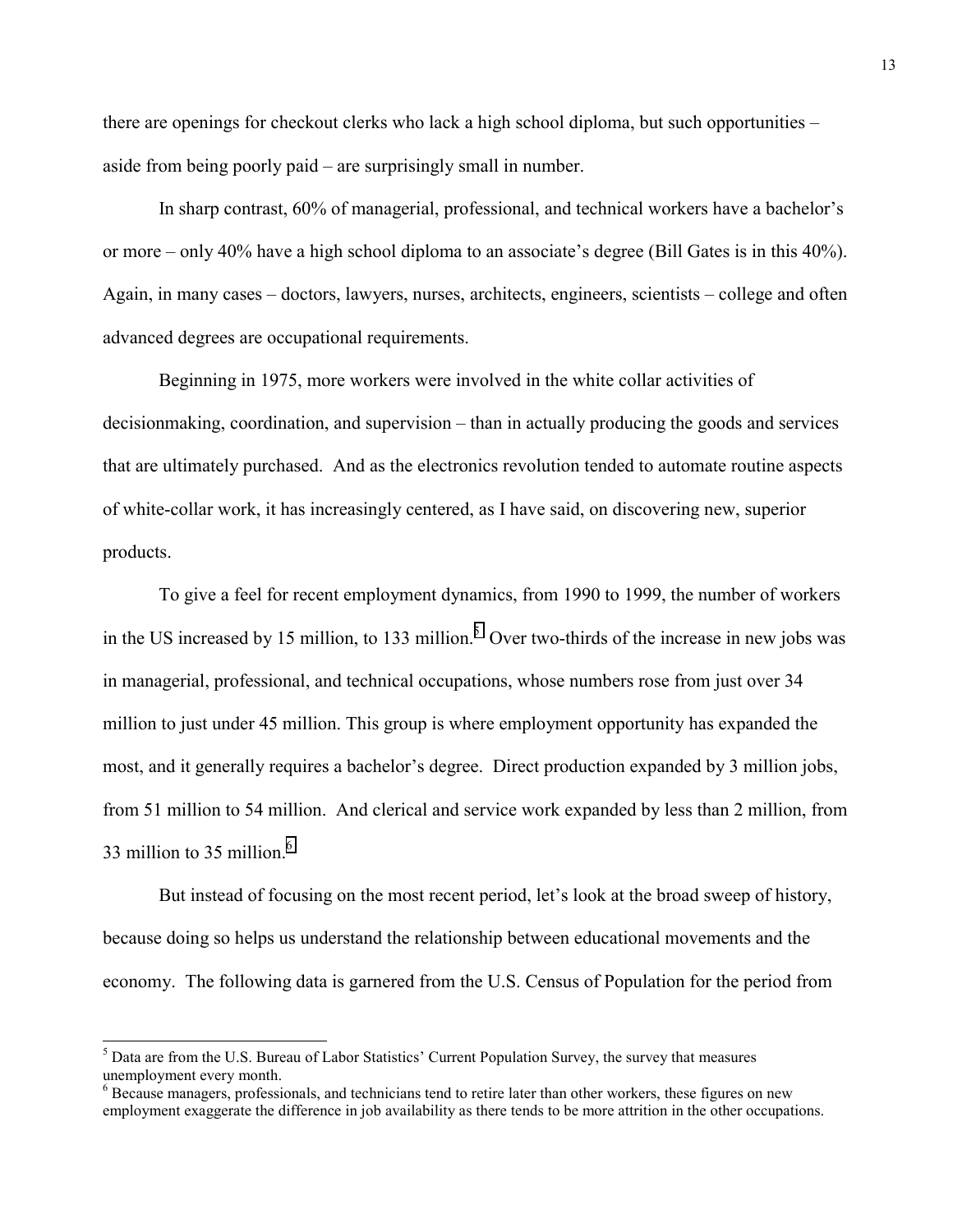1900 to 1980, and for 1990 and 1999 uses data from the U.S. Bureau of Labor Statistics Current Population Survey.

*The proportion of direct producers has declined steadily.* The proportion of workers who are direct producers of goods and services has declined throughout the century, from a high of 82% in 1900 to 41% in 1999 (Chart 3).<sup>7</sup> The largest decline was in agricultural occupations, which declined relatively steadily from 38% to 3% (Chart 4). The proportion of workers in industrial occupations – manufacture and transportation of goods, for the most part – rose from 36% in 1900 to 40% in 1920. But since then it too has fallen relatively steadily, to 25%. Initially, mass production, by reducing the price of goods, greatly expanded demand. But as markets matured and as productivity continued to rise rapidly, these occupations fell in importance. Direct production of services has generally risen over the course of the century, from 9% in 1900 to 14% in 1999.

*Until the electronics revolution, clerical and sales work grew rapidly*. Clerical and sales work, on the other hand, rose very substantially in the first half of the century and continued rising until the electronics revolution began to rapidly automate these jobs (Chart 5). From 1900 to 1980, these white-collar occupations rose from 7 ½% of the workforce to 28%. In the first half of the century in particular, the development of mass production techniques – in the absence of inexpensive electronic devices – rapidly multiplied the demand for workers to keep track of the multiplying array of transactions. The whole point – that is, profit – of being able to produce millions of gallons of kerosene, or millions of cars, or millions of shoes, was lost if the revenues of the millions of sales did not wend its way back to the producer as efficiently as the goods were produced. During this period, as Chandler tells us, these workers were the primary line of defense

<sup>&</sup>lt;sup>7</sup> Sales and clerical workers include sales workers and administrative support, including clerical workers. Production occupations are here defined to include farming, forestry and fishing; precision production, craft, and repair; operators, fabricators, and laborers; private household and other service workers. Managers, professionals and technical workers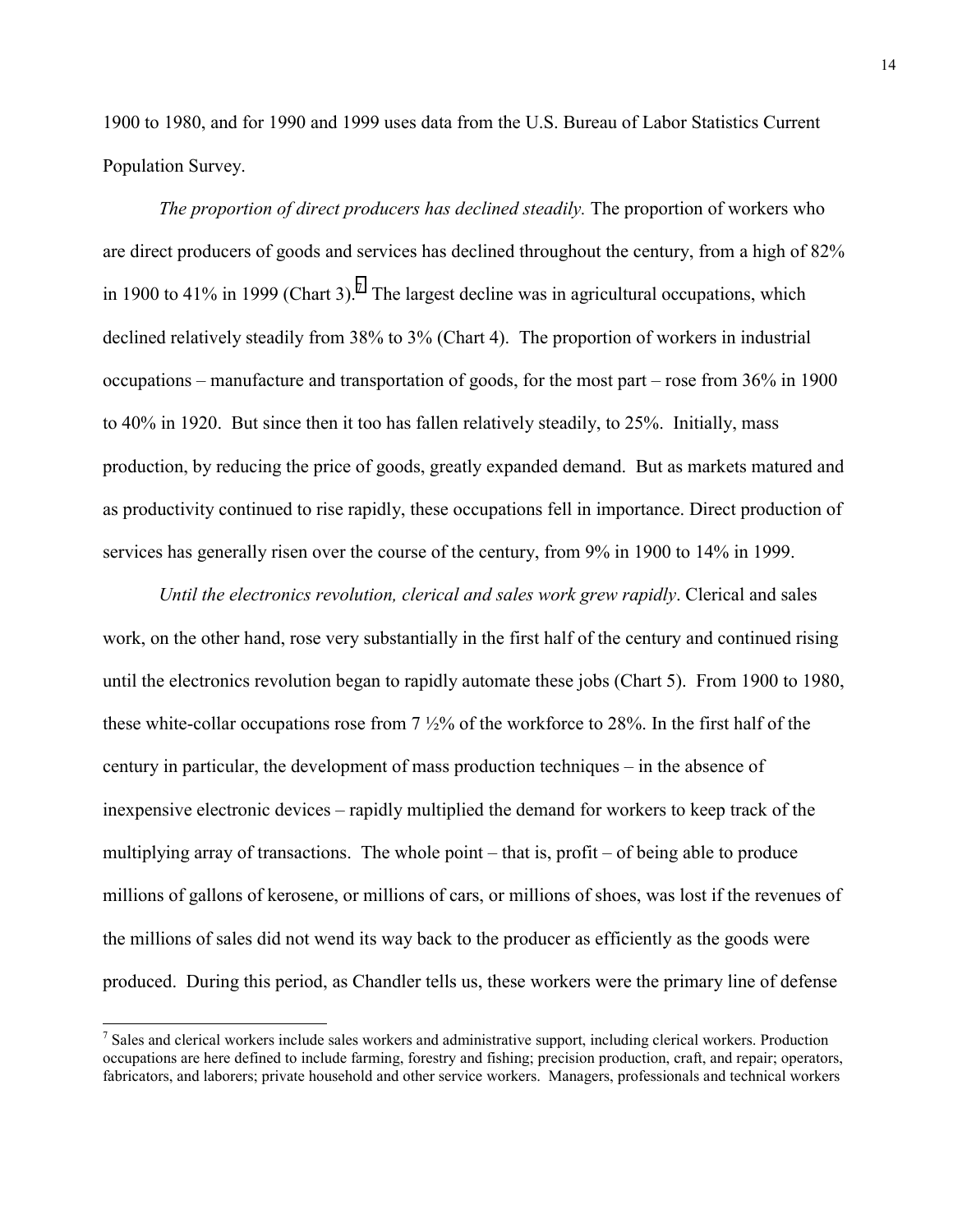of the great corporation; once they became technologically outmoded by electronics, that defense was greatly impaired. Since 1980, with computers and electronics rapidly automating data processing and communication, the proportion of clerical and sales workers leveled off and then began declining, with some 26% of the workforce employed in these occupations in 1999.

*The proportion of managers, professionals, and technicians has accelerated over the course of the 20th century*. These workers, primarily engaged in creating new products and making decisions about products, now comprise 33% of the work force. Because they are paid twice as much per person, managers, professionals, and technicians garner half of all US wages and salaries, while direct producers earn roughly 30% and clerical and sales workers about 20% of the total.

This group includes 20 million managers, primarily employed in private businesses. These are the decisionmakers of the corporation, and they are increasingly engaged in deciding how to create new products and which new products to produce and market. There are about 4 million technical workers, including roughly a million computer programmers. And there are about 20 million professionals, of which about 13 million are service professionals, mainly doctors, nurses, and college, secondary, and primary school teachers.

Although the number of clerical and sales workers increased faster than managers, professionals, and technicians in the earlier part of the century, the decisionmaking group has steadily accelerated. They were 10% of the workforce in 1900, and 17% in 1950. During the first two decades of the century, clerical and sales workers rose from being one-fourth less numerous than the decisionmakers to 10% more numerous, and this proportion remained relatively fixed from then until 1970. From 1970 to 2000, the decisionmaking group grew from 23% to 34% of the workforce, while the clerical and sales group remained, overall, roughly stagnant. As a result, with

include executive, administrative, and managerial workers, professional specialty workers, and technical and related support workers.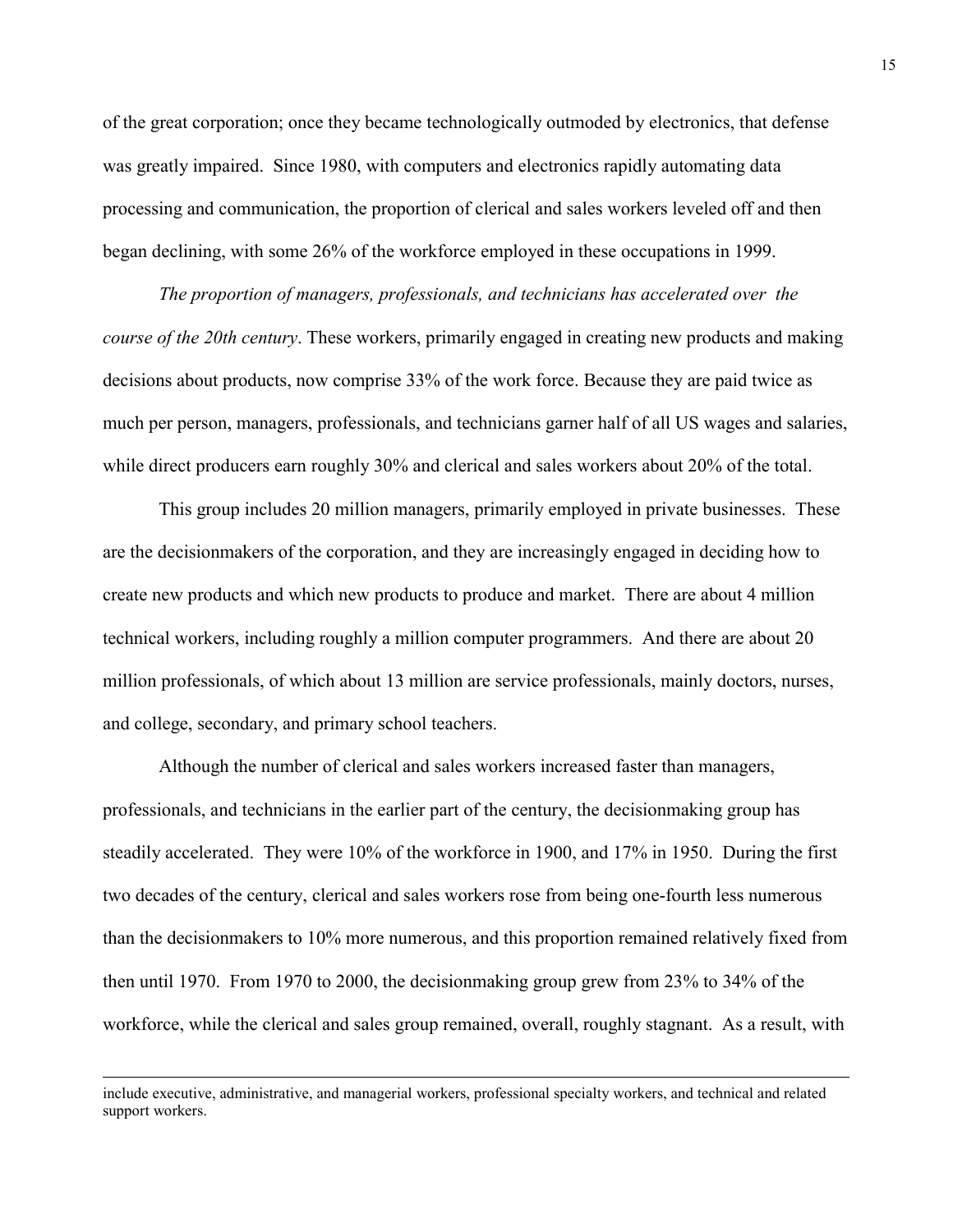a neat symmetry, the clerical and sales group was about the same fraction of the decisionmaking group at the end of the century as at the beginning.

*Creative professionals have grown faster than other managers and professionals*. The direct work involved in the creation of new products is, by and large, in the hands of creative professionals. These include the science-based creators, scientists and engineers, of which there are about 5 million, and the culture-based creators, designers, writers, artists, and entertainers, about 2 million more.<sup>8</sup> All told, this group now constitutes about one-sixth of managers, professionals, and technicians, and about one in 16 of all workers.

This group's pay averages about the same as other managers and professionals, that is, about twice that of direct production workers, but as any reader of *Entertainment Weekly* knows, pay within the group is wickedly dispersed. The total payroll of creativity amounts to about 10% of US payrolls. It is the work of this group that is responsible for most of the huge increase in US stock prices over the past two decades: the creations of this group temporarily exempt corporate products from the corrosive forces of direct market competition. As a consequence, products like Harry Potter books, Microsoft Office, Intel Pentium II microprocessors, Viagra, and Disney World can earn billions of dollars of profits.

They had better: for they represent a collective investment of between \$500 billion and a trillion dollars annually. US prosperity is based on a high return to that annual investment, so each year corporate valuations will rise by more than a trillion dollars if the investments are, on average,

<sup>&</sup>lt;sup>8</sup> Professional creative workers consist of architects, engineers, mathematical and computer scientists, natural scientists, social scientists and urban planners, writers, artists, entertainers, and athletes. Minor multiplicative adjustments have been made to exclude teachers of dance, music, and art from the artists and entertainers category in earlier years.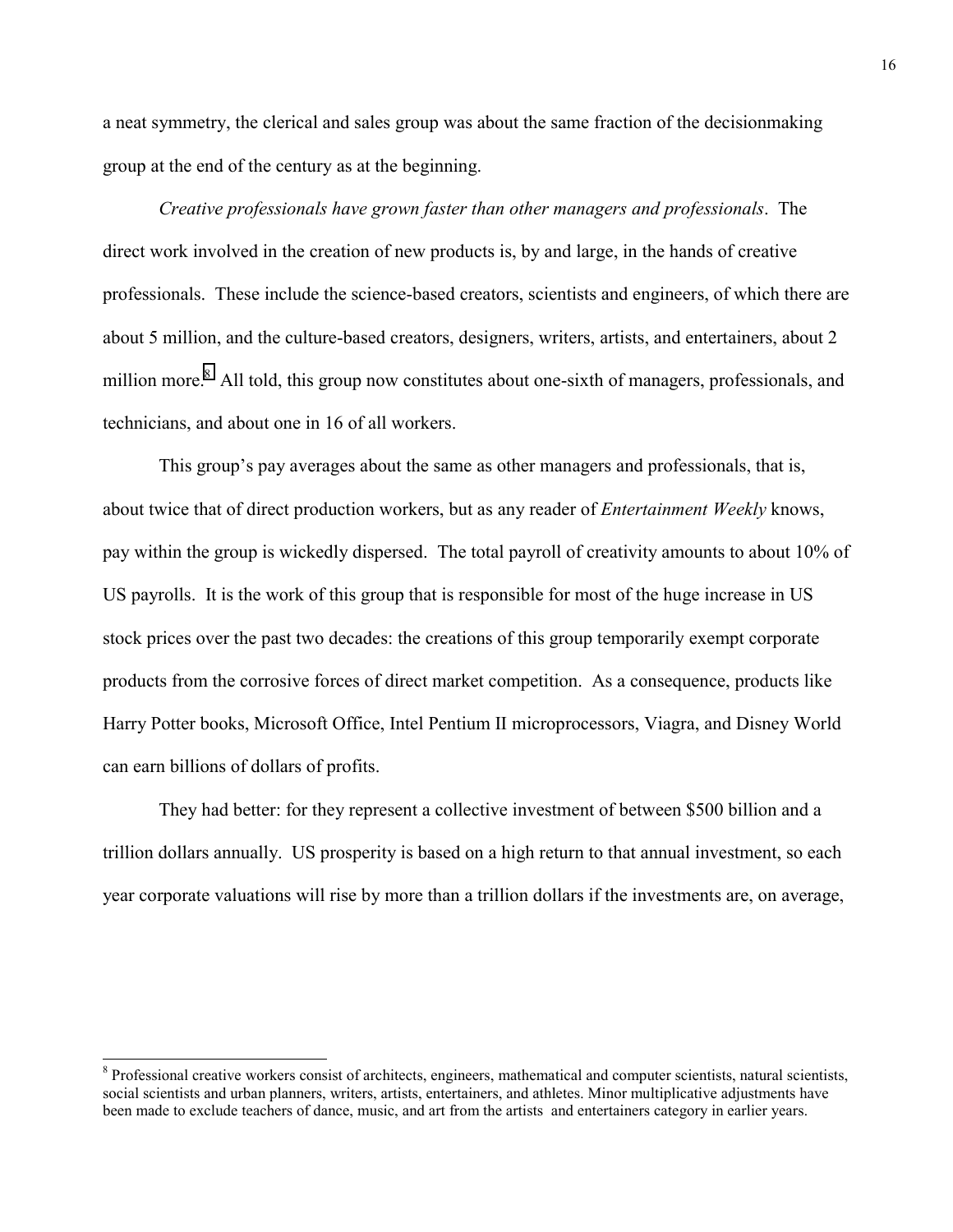good ones. But that in turn requires that a large proportion of all products must change each year! And that means ongoing turmoil in the workforce.<sup>9</sup>

By contrast, in 1900 there were only 200,000 creative professionals in the workforce, and these represented about 1% of total payrolls. Moreover, without motion photography to capture acting and without sound phonography to capture music, the impact of these creative professionals was much smaller. At that time, culture-based professionals represented two-thirds of the creative professions, and there were only about 60,000 engineers and scientists. So while there was a great deal of change taking place in the early  $20<sup>th</sup>$  century, with the development of electricity, the automobile, the airplane, movies, phonographs, and radio, the pace at which these inventions impacted the economy was slower, and the proportion of the economy devoted to these pursuits was smaller.

IV. The high school movement (1910 to 1940) and the college movement (1940 to 1970)

Claudia Goldin, an economic historian at Harvard University, has documented the striking fact that before 1900, very few Americans – roughly 10% of the population – went to high school. At that time, high school students often went to private college preparatory programs, and over half of all students went on to college and became professionals – teachers, mainly, but also preachers, lawyers, and doctors.

But as mass production increased, it became clear that corporations needed large numbers of clerical and sales workers to handle rapidly increasing volumes of sales transactions. And these workers needed to have enough understanding of science and mathematics to be able to learn how

<sup>&</sup>lt;sup>9</sup> Rising productivity has both positive and negative impacts on the workforce. Rising productivity in the US has supported strong and sustained expansion of the economy, and falling overall rates of unemployment, while keeping inflation modest. This cyclical impact has reduced layoffs and stabilized overall employment. On the negative side,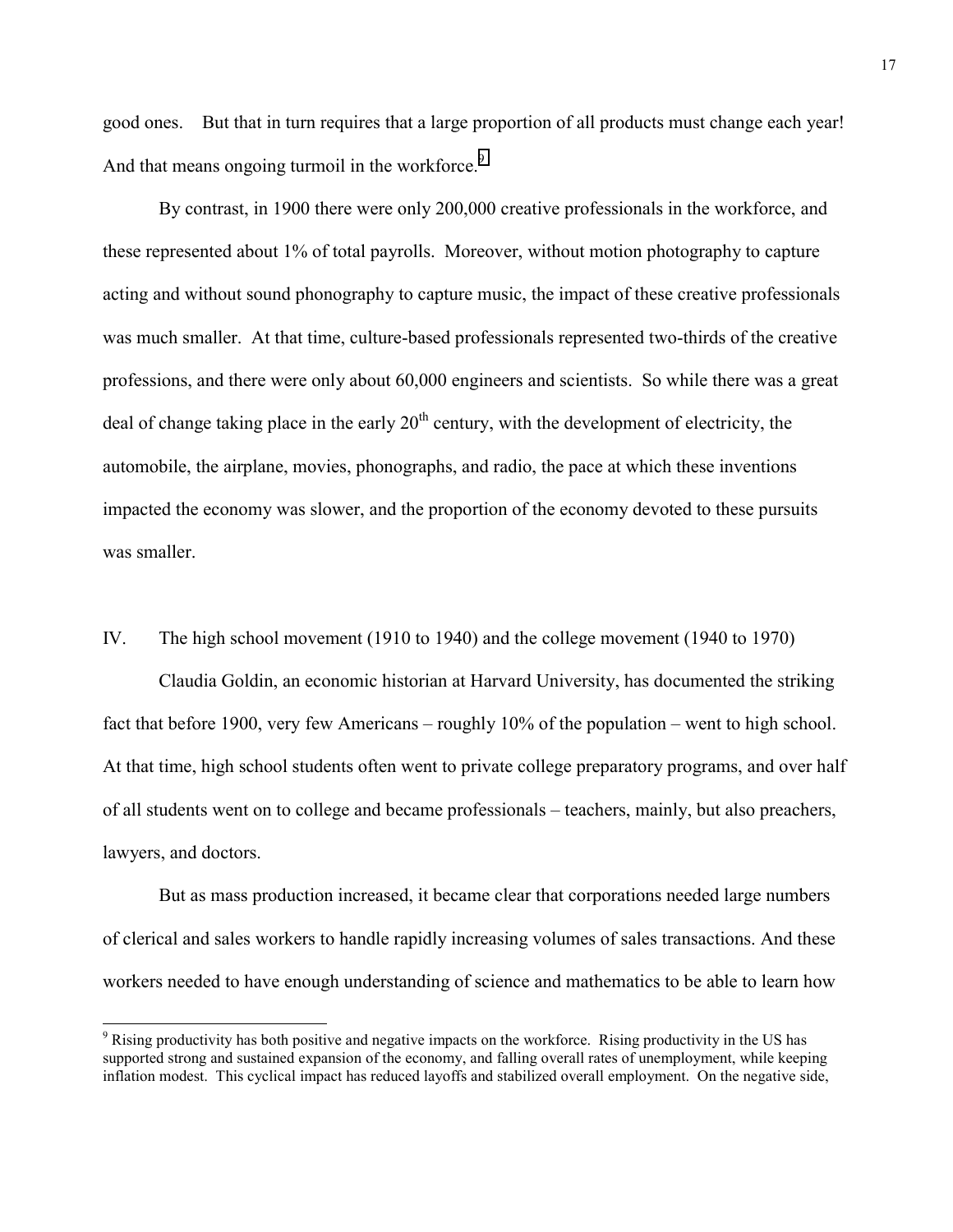the mass-produced goods operated: how to safely handle electrical appliances, repair cars, replace vacuum tubes on radios, or operate a victrola or a nickelodeon. They also needed to be able to understand corporate forms, tally invoices and customer bills, and follow national events in the newspaper. The information flow associated with the massive quantities of production made possible by mass production techniques required highly accurate hand-recording and responsible transmission of sales data and cash receipts. Clerical and sales workers at the turn of the century were quite well paid, typically earning twice as much as skilled factory workers, so such jobs were looked on as being desirable, both in status and in pay.

A mass movement in favor of publicly supported junior high school and high school education swept the country, particularly the North. Goldin (1998) has pointed out that the resulting increase in the quality of the US workforce helped dramatically increase US output. It represented the major investment in workforce quality America made in the  $20<sup>th</sup>$  century, far outweighing in quantitative importance the college movement of the postwar period, involving as it did far more of the workforce and increasing the number of years of education more rapidly.

In Chart 6 the rapid climb of high school education is mainly compressed into the period from 1909 to 1939, as the proportion of the population going to high school rose from 13% to  $72\%$ <sup>10</sup>

Moreover, this movement occurred in the US nearly half a century before it did elsewhere in the world. For example, the British, whose university and private school system were probably the most advanced in the world at the time, did not adopt universal high school education until after

individual corporations and jobs have become riskier, so that the job tenure of workers overall has become more uncertain, for any given level of national unemployment. This has particularly affected experienced male workers.

<sup>&</sup>lt;sup>10</sup> The enrollment data for primary school include pre-kindergarten and primary school enrollees beyond the  $8<sup>th</sup>$  grade, which explains why the ratio is consistently over 100 % of 5-13 year olds. Similarly, the data on college enrollment include advanced degree students and older students returning to college, so that is why the ratio is higher than 100 % in 1998.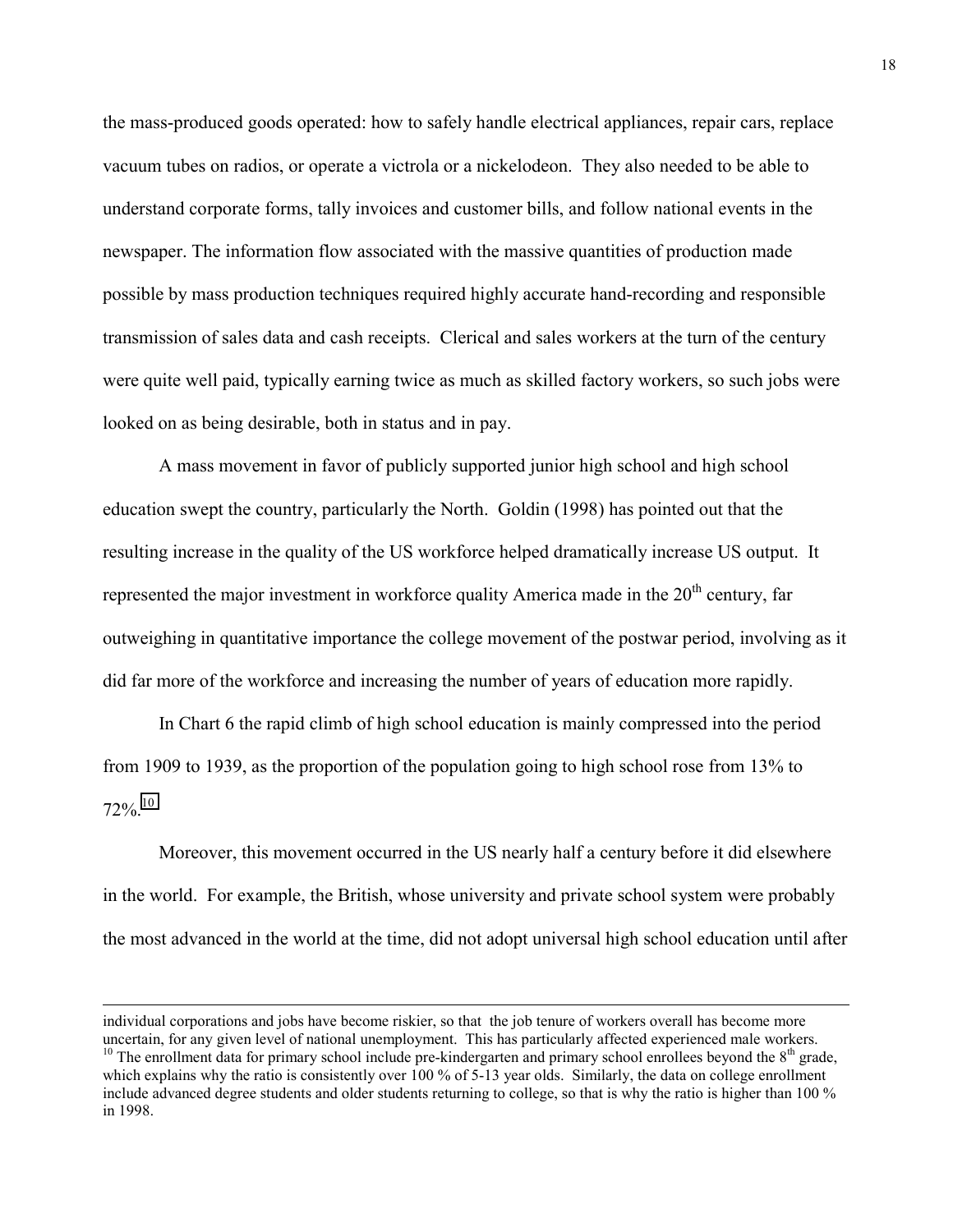World War II. The resulting increase in US education not only increased real wages, but the public character of the education resulted in a dramatic increase in US equality.

The economic value of education is the increase in pay that a student can expect from having an additional year of successful formal training. Broadly speaking, that value is determined by supply and demand: how much the demand for educated workers is increasing and how much the supply of educated workers is increasing. If the wage premium for a given level of educational attainment falls while the proportion of such workers increases, then it would appear that the supply of education is keeping ahead of the skill demands of technological progress. On the other hand, if the wage premium rises while the proportion of such workers increases, then skill-biased technological progress is likely outracing the supply of education. (For theoretical discussions and more detailed analyses, see Goldin and Katz, 1999, and Katz and Murphy, 1992.)

In the first decades of the 20th century, the impact of the high school movement was to raise the supply of high school educated students faster than demand. As a result, the economic value of each year of formal training declined, and inequality diminished: the pay gap between the least educated and the most educated fell (Chart 7, Goldin and Katz, 1999).<sup>11</sup>

From 1939 to 1969 the college-going population grew very rapidly. The GI Bill subsidized advanced education in the late 1940s and the 1950s. During the late 1960s, the draft deferment for college students also raised the incentive to go to college. As a consequence, during this period the value of a college education fell, and equality increased again (Katz and Murphy, 1992). But once the college draft exemption was eliminated, the rate of expansion of college-going slowed, and the demand for education caught up. With the electronics revolution, the pace of technological change

 $11$  The chart shows the impact of four years of high school education, and of four years of college education, on the income of an adult male with 0 to 19 years of work experience.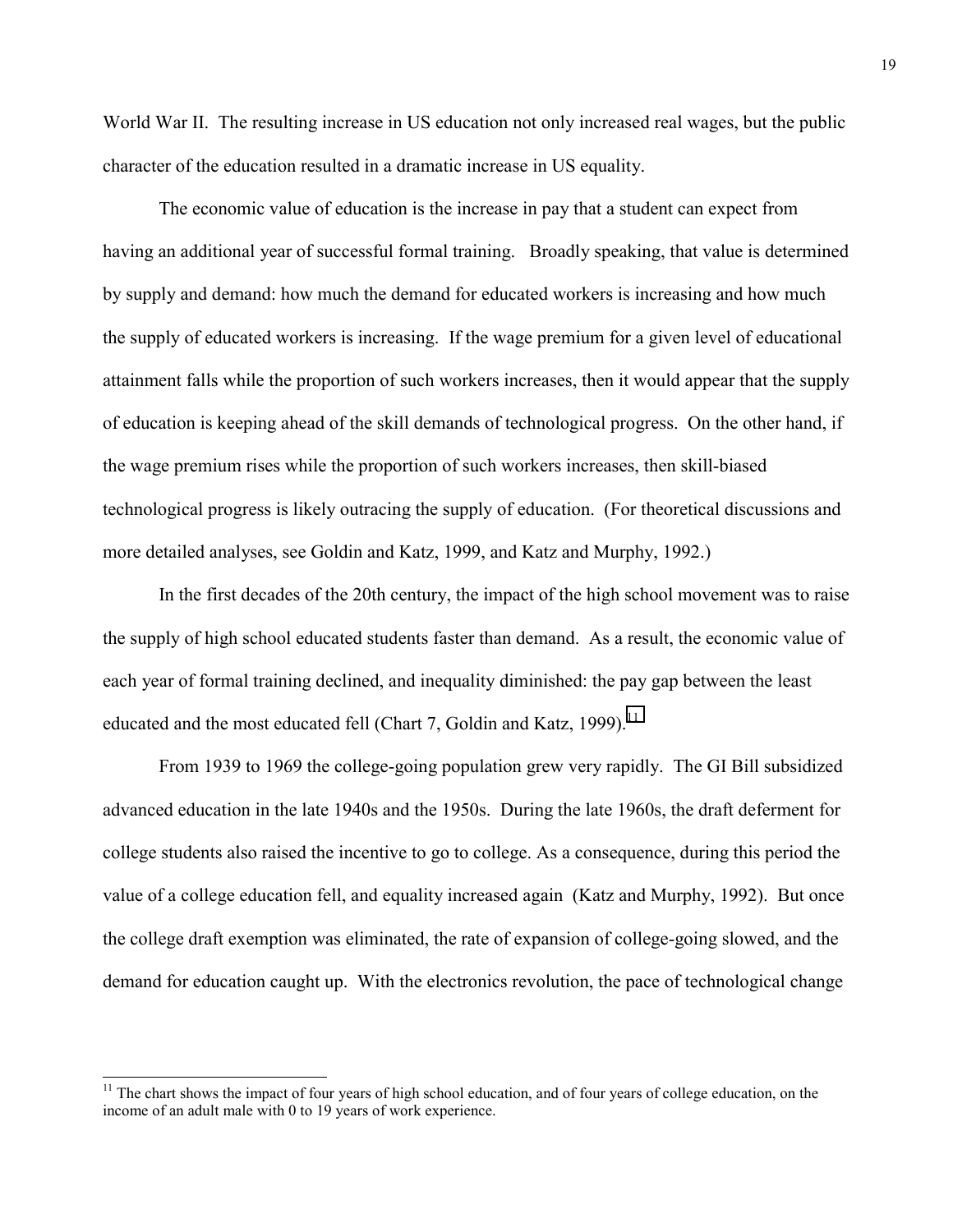has risen to an unprecedented pace. So while college-going has reaccelerated, and is increasingly supplemented by advanced education, the education premium has risen (Chart 7).

#### V. The professional services in an era of creative destruction

The 13 million service professionals include some 4 million medical professionals and 7 million teachers. Virtually all these service professionals have bachelor's degrees and additional formal training after college. Yet they are responsible – in principle – for keeping abreast of an explosion of information relevant to their duties. These occupational groups have very high rates of attending on-going educational courses. In 1995, according to the National Household Educational Survey, doctors, dentists, and veterinarians on average took 2.0 career or job-related courses a year, registered nurses and pharmacists 2.2 courses a year, and elementary and secondary teachers 1.5 courses a year.

The rapid increase in creativity has meant that the amount of potentially useful information has grown extremely rapidly. This offers a challenge to the professional services: can humans keep up with the pace of knowledge?

The answer is that the pace of new products and knowledge production is outracing education. Let us view this dilemma in medicine. Medicine is now the largest industry in the United States, accounting for over a trillion dollars in annual revenues, or more than 10% of US output. The US consumer buys more medicine than food. The pace of progress in medicine is unmistakable and nearly unbearable.

*The crisis in medicine*. In an editorial published in 1998 in the Journal of the American Medical Association, a blue ribbon team of doctors studying the quality of medicine discussed how doctors were coping with the abundance of new scientific knowledge being produced.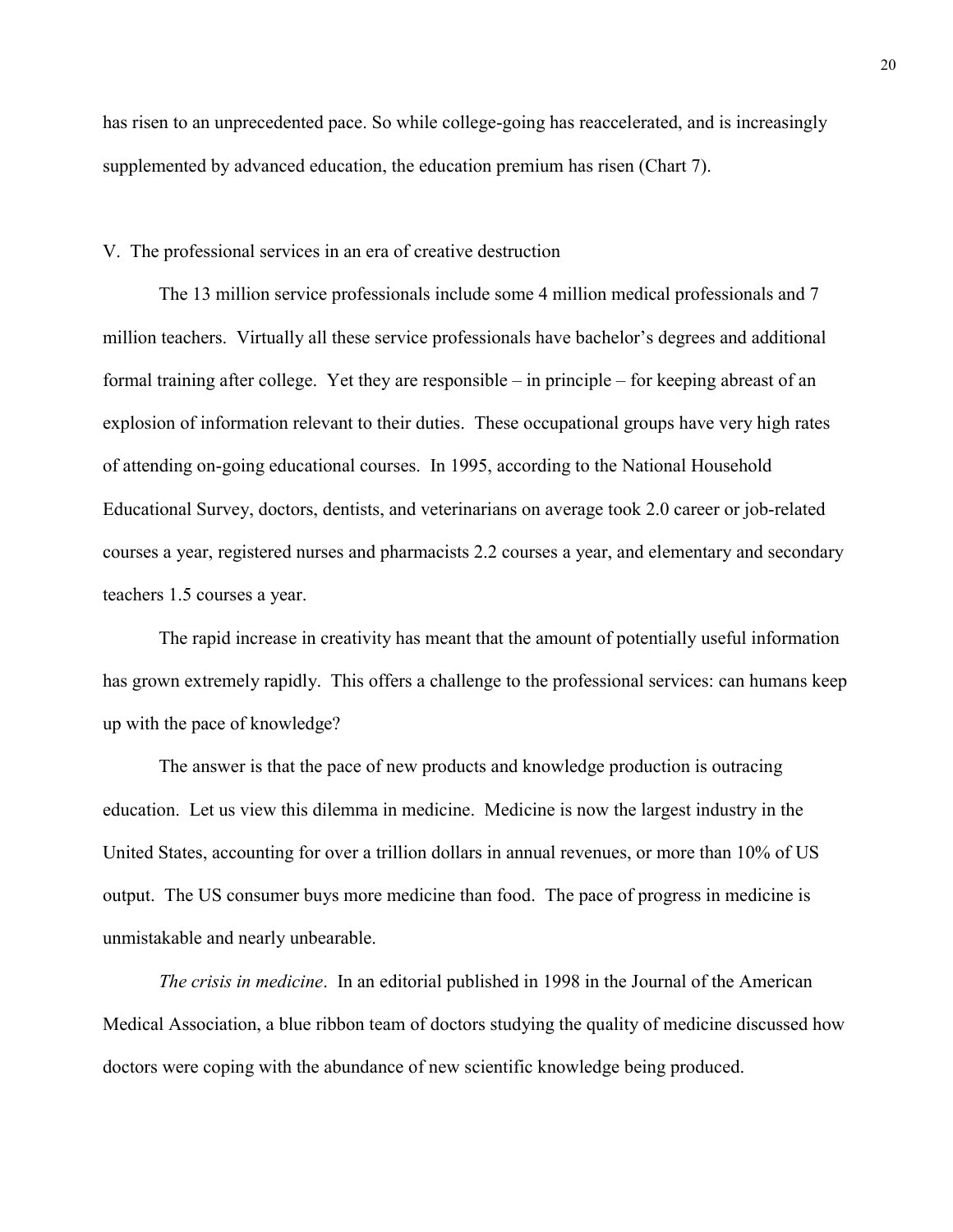"One crude index of the impact of this change is illuminating. The randomized controlled trial has become the gold standard for evaluating the efficacy of health care interventions of all sorts. Yet it is a relatively recent phenomenon. The first one was published in 1952. In the 30 years from 1966 to 1995, more than 76,000 journal articles were published from randomized controlled trials (as registered in the automated database MEDLINE). The first five years of that period contributed less than 1% of the total, whereas the last half decade contributed more than the previous 25 years combined. In the face of this avalanche of rigorous data on efficacy, our methods of training physicians and other clinicians and our systems for supporting them in the delivery of health care services have not kept pace" (Chassin and Galvin, 1998).

That is, the best trained, best paid, and best informed professionals in America can no longer keep up with the amount of information generated for their patients' benefit. The dimensions of the problem can be seen in the annual averages of published randomized trials. From 1966 to 1970, the years in which the Medicare system was proposed and implemented, randomized controlled trials were published at a rate of roughly 150 articles a year, or three a week. This is a rate of publication that one can imagine a busy but conscientious professional might keep up with. From 1991 to 1995, 150 articles were published every *week.* It seems unlikely that a professional could keep up with this pace of information, even if he or she did nothing else.

The consequence is that the average doctor does not use anything resembling the full armory of medical knowledge in practice. Compared to doctors at the forefront – doctors in teaching hospitals, for example – the average doctor uses a much smaller group of drugs and uses those familiar drugs more intensively. According to Chassin and Galvin ( 1998 ), doctors tend to both overuse and underuse medicines.<sup>12</sup>

 $12$  In the underuse case, they cite a study of elderly heart attack patients among whom 79 % did not receive beta blockers; the subsequent mortality of these patients at two years was 75 percent greater. In the overuse category, they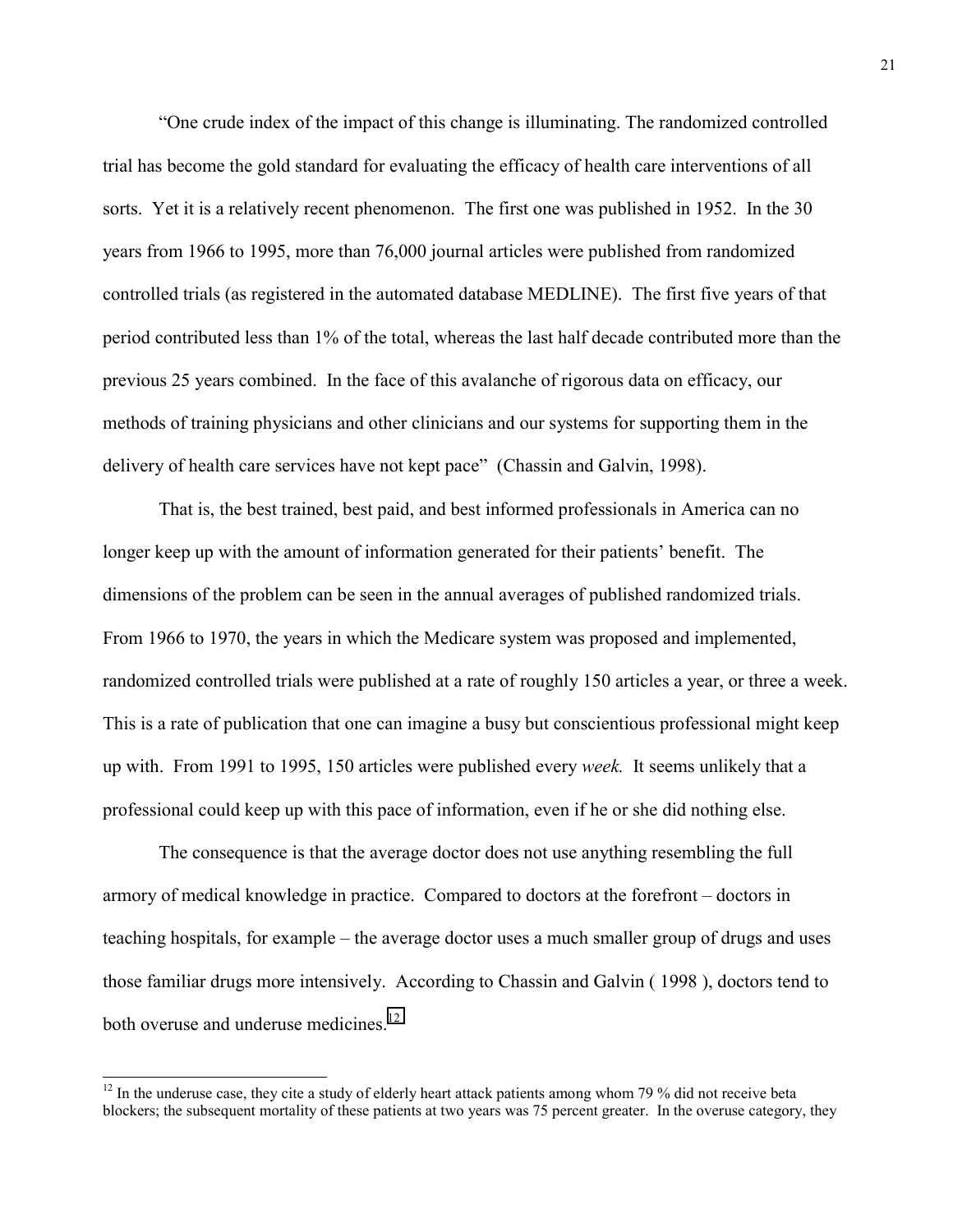One solution is for doctors to draw their prescription and treatment recommendations from a computerized, constantly updated database. At LDS Hospital in Salt Lake City, Utah, such a computer system has been in place for over a decade.<sup>13</sup> Doctors are free to disagree with the computerized recommendation, but if they do so, they must articulate why, and these arguments may result in changes in the computerized recommendation if these treatments are successful. This permits doctors at the frontiers of specialties to improve the computer recommendation and to experiment in concert with other doctors. Several studies of the outcomes at LDS Hospital have shown that the result has been substantially better outcomes at substantially lowered average cost.

Yet outside of a few isolated cases, doctors and hospitals have not adopted computerized systems to improve the handling of cases and the flow of information. Doctors fear, perhaps rightly, that computerization will serve to limit their freedom and may threaten their jobs, since nurses and other medical personnel can also read computer output. Doctors know that the HMOs, hospital chains, and other for-profit corporate providers of medical care will seize any opportunity to cut costs – and computerization of medical diagnosis is a major way to cut costs by reducing the value of doctors.

It is true that medical education in the US is almost surely the best in the world, and new medicines reach our population faster than anywhere else, albeit unevenly. Yet such is the pace of economic change that our medical education and our medical system are not merely inadequate, but in crisis.

Our educational system gets a bum rap because our students do not perform as well on standardized tests as students in many other countries. For example, as Stevenson and Lee (1998) point out, "The only countries that American eighth graders outperformed in both mathematics and

include studies in which 21 % of antibiotic prescriptions, 17 percent of angiographies, 16 % of hysterectomies, and 20 % of all heart pacemaker insertions were judged clearly inappropriate.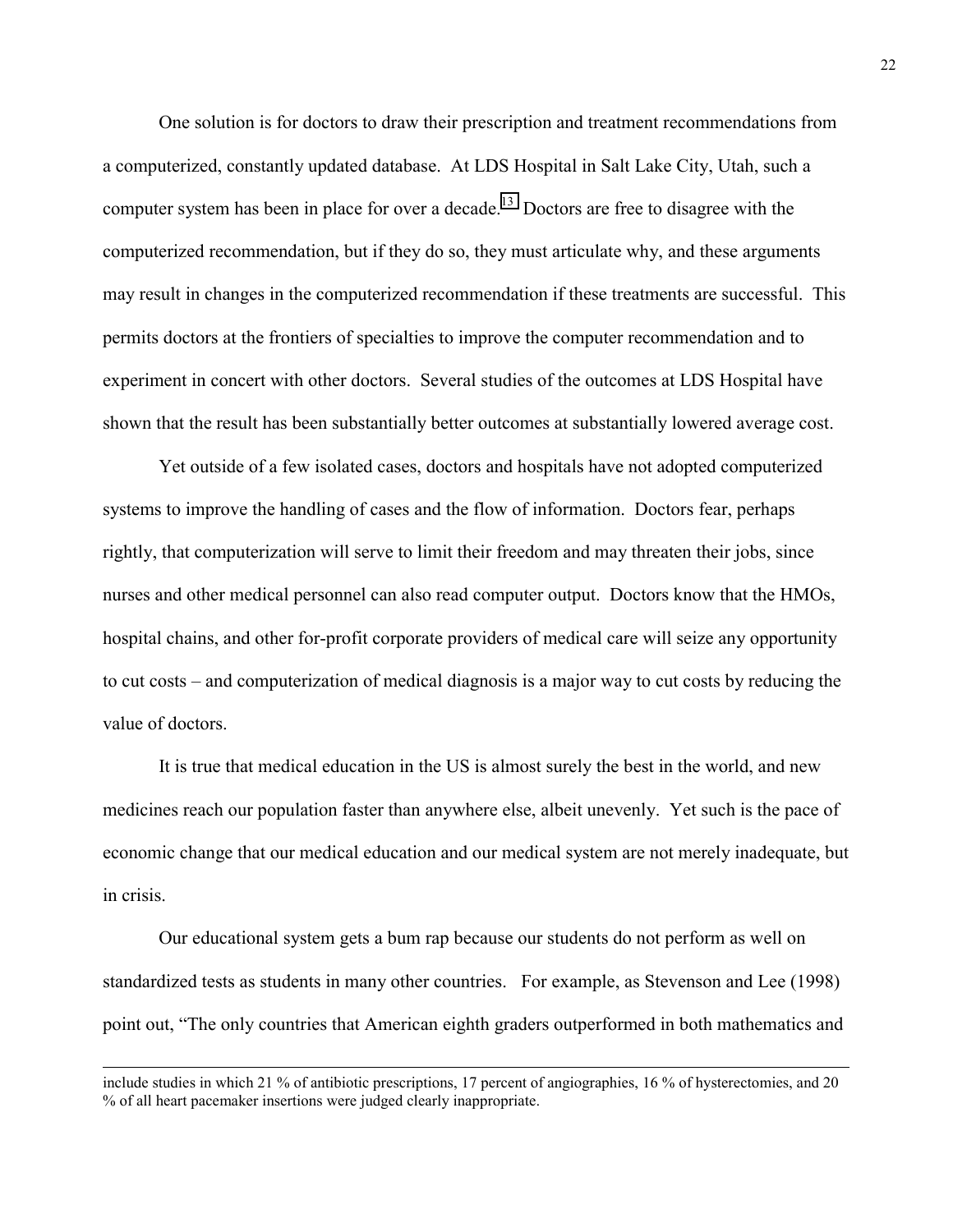science were Cyprus, Iran, Lithuania, and Portugal...." Yet this same educational system has produced the workers who are the most creative in the world. In terms of preparing students for a world of creative destruction, the US educational system is almost certainly the best. But such are the demands of creative destruction that this system is under attack from all sides. In particular, teachers are struggling to help their students integrate their knowledge and to get better test results.

*Learning for a lifetime*. The challenges of our economy help explain why students have expectations – whether realistic or not – of obtaining a college education and why countries around the world are moving away from apprenticeship programs.

*Creativity*. Creating new products is inherently risky. If creating new products that make lots of money were easy, everyone would do it. At the leading edge of innovation, no one knows for sure what the next step is. As Harvard economist Richard Caves puts it, when it comes to creativity, "nobody knows." This requires innovators to be self-confident, able to trust their own judgments, despite what others may be doing or saying. This self-confidence, however, is in practice likely to be continuously undermined because most new products fail. Almost all the profits from new product innovations go to a small handful; in many industries, to less than 10 percent of the new products actually produced (Scherer and Harhoff, 2000).

Creators need the ability to critically evaluate the existing products, decide what additional features or qualities new products should have, and solve the problems that lie in the path of creating the new products and publicizing them to their intended audience. Typically, they need to both communicate with others in their field as they compete with them, and to convince others outside their field of expertise to cooperate in launching the new product. Of course, no one can expect to exemplify all the complex and contradictory mix of skills needed for successful creativity.

<sup>&</sup>lt;sup>13</sup> See Garibaldi, 1998, and references therein.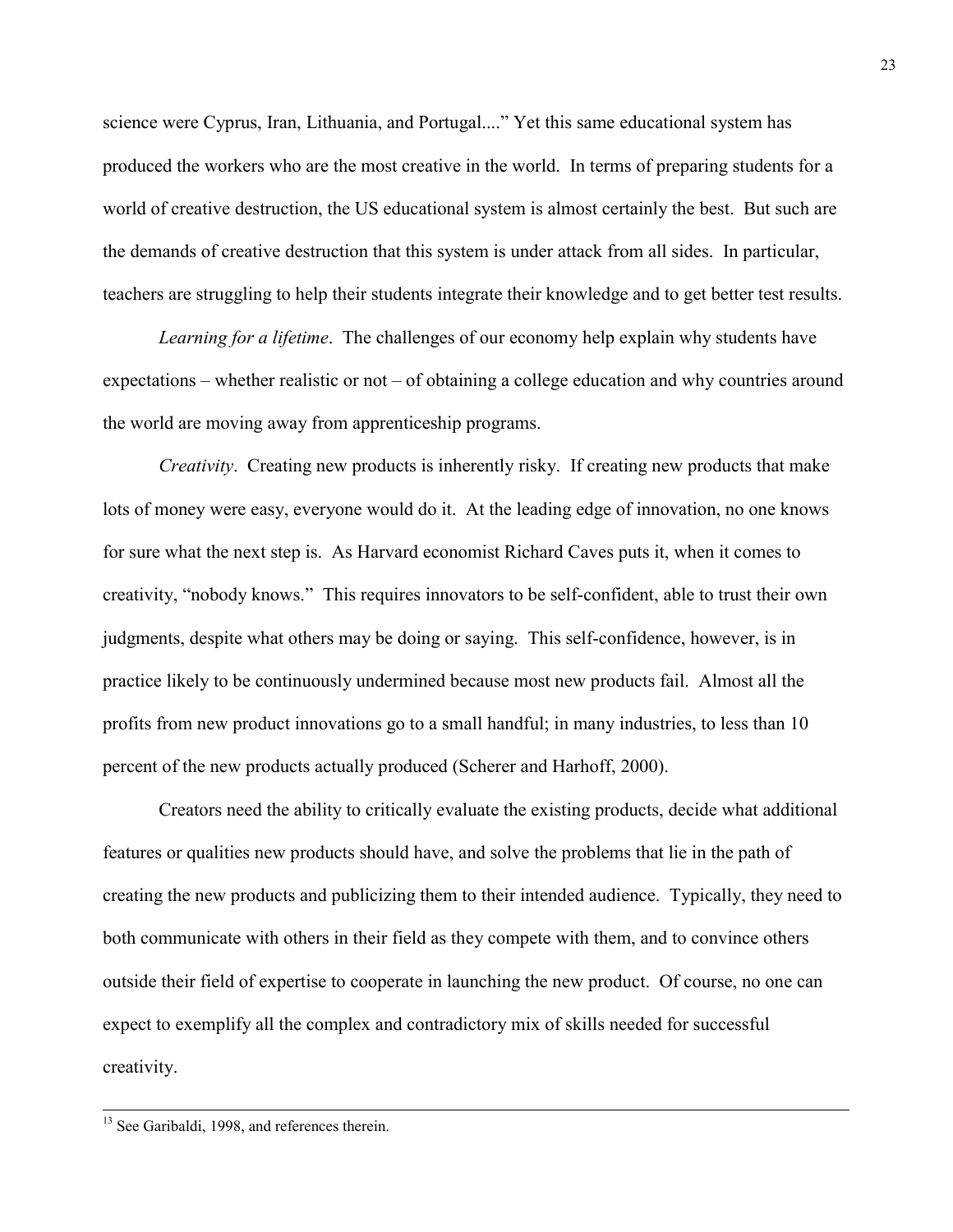Fortunately, not all of us are required to be creators, just yet: only one worker in 16 is employed at such work. But in the more dynamic work environments we now inhabit, we are asked far more often to change what we are doing, to help in adapting new sets of procedures, and to critique and improve them. Learning from failure is increasingly expected from all of us. Increasingly, educators are suggesting that this can be done with experimental and activist learning along the "constructivist" paradigm in which students actively construct their understanding in their studies.

Supporting experimental and activist learning is not impossible; it is, after all, a natural human activity according to modern developmental psychology. Gopnik et al (1999) have emphasized that human babies naturally experiment and learn like miniature scientists. One of the co-authors of that study, Andrew Meltzoff, argues that to maintain this sort of learning requires school to provides a stress-free environment in which concrete manipulation and active, meaningful exploration is possible (D'Arcangelo, 2000). Offering opportunities for structured play and empowering students to learn to effectively and challenge authority, at the same time as we wish them to acquire large quantities of formal learning requires not only reorienting schools and teachers but also providing substantial new resources for learning.

Perhaps the most important step in the short run is to – insofar as possible – adopt as a value and a goal that *students leave school prepared to successfully continue their education* with recurrent, episodic job- and career-related course training. Traditionally, US education has tended instead to grade students relative to one another, so that typically the slowest learners are labeled as failures.

A frontal attack on this problem would be to attempt to ensure that all students, no matter how fast or slow, have successful learning experiences. Is it possible to do this and still have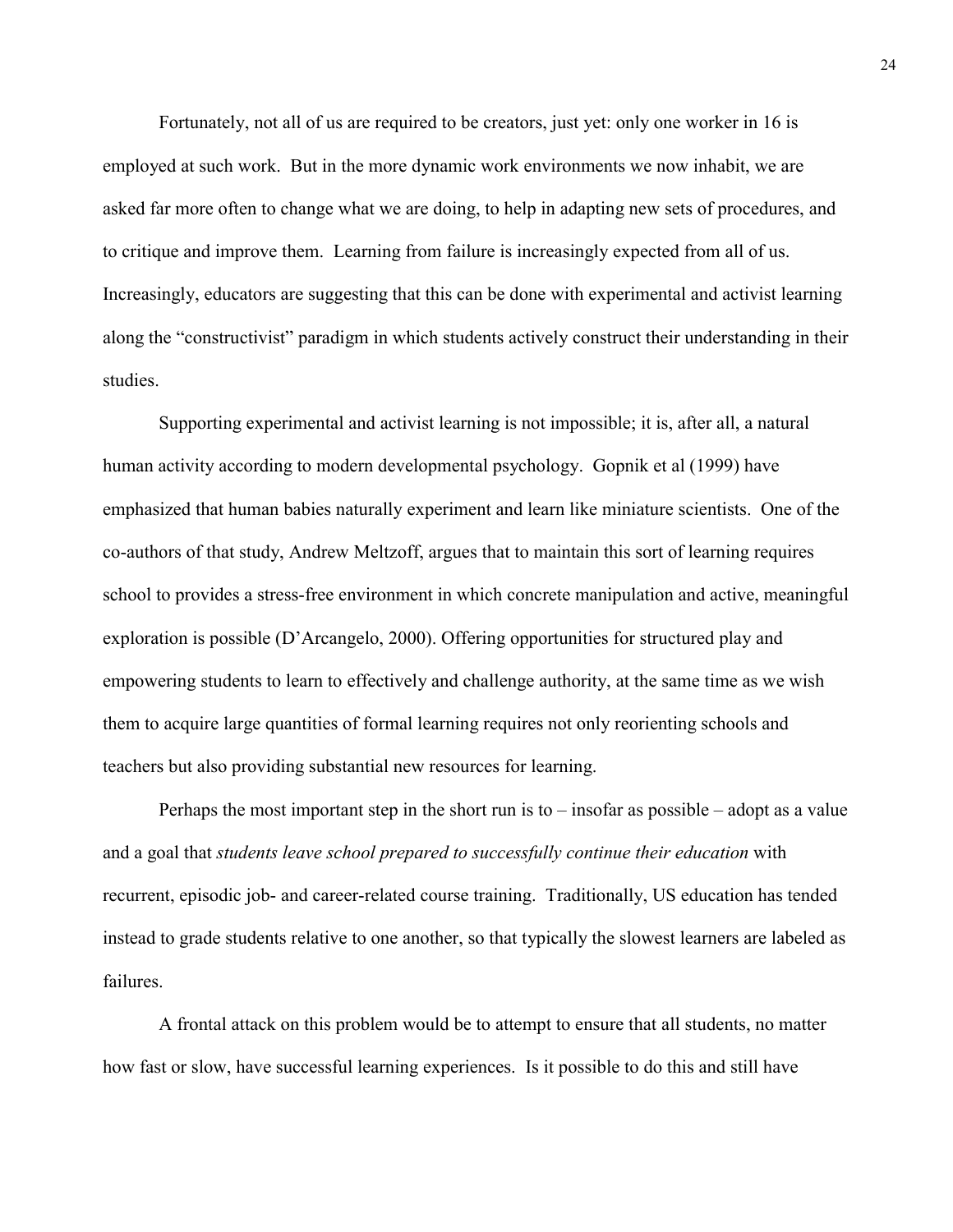students learn? An intriguing example of a school reform that supports this approach is reported by Wilson, Corbett, and Williams (2000). They describe a urban middle school that serves a poor community, half African-American and half white. The school instituted a "no excuses" attitude toward the students' learning. The basic rule adopted was a simple one: "every student would complete every assignment at a level sufficient to get a B. Unfinished and unsatisfactory assignments would be worked on until they were complete and satisfactory, all the while keeping up with new work."

This program appears to have been reasonably successful, in that on the eighth grade writing assessment the school's students performed above average for the district, although it served the poorest community therein, and just below average for the state. The math assessment was not reported. As in many educational reforms, it is difficult to assess to what extent the morale of the teachers and the obvious intelligence and enthusiasm of the principal are responsible for this outcome, compared to the specifics of the reform itself.

*The crisis in education.* Educators are not as well equipped, trained, or paid as doctors. And while it may be true that educational practice has not leapt forward at the pace of medical practice, educators are responsible for preparing their students for a world that in many ways is racing forward more rapidly than medicine. In any case, it is similarly true that almost all educators cannot keep up with best practices. Consider how fast the potential for best practices is rising:

Teachers do not have time to keep up with the computer programs and games available to their students (Roschelle, et al, 2000). While the number of computers per student has risen rapidly, in 1998 only 15 % of teachers had nine hours of training in computer technology or more (Chapman, 2000). English teachers don't keep up with developments in reader response analysis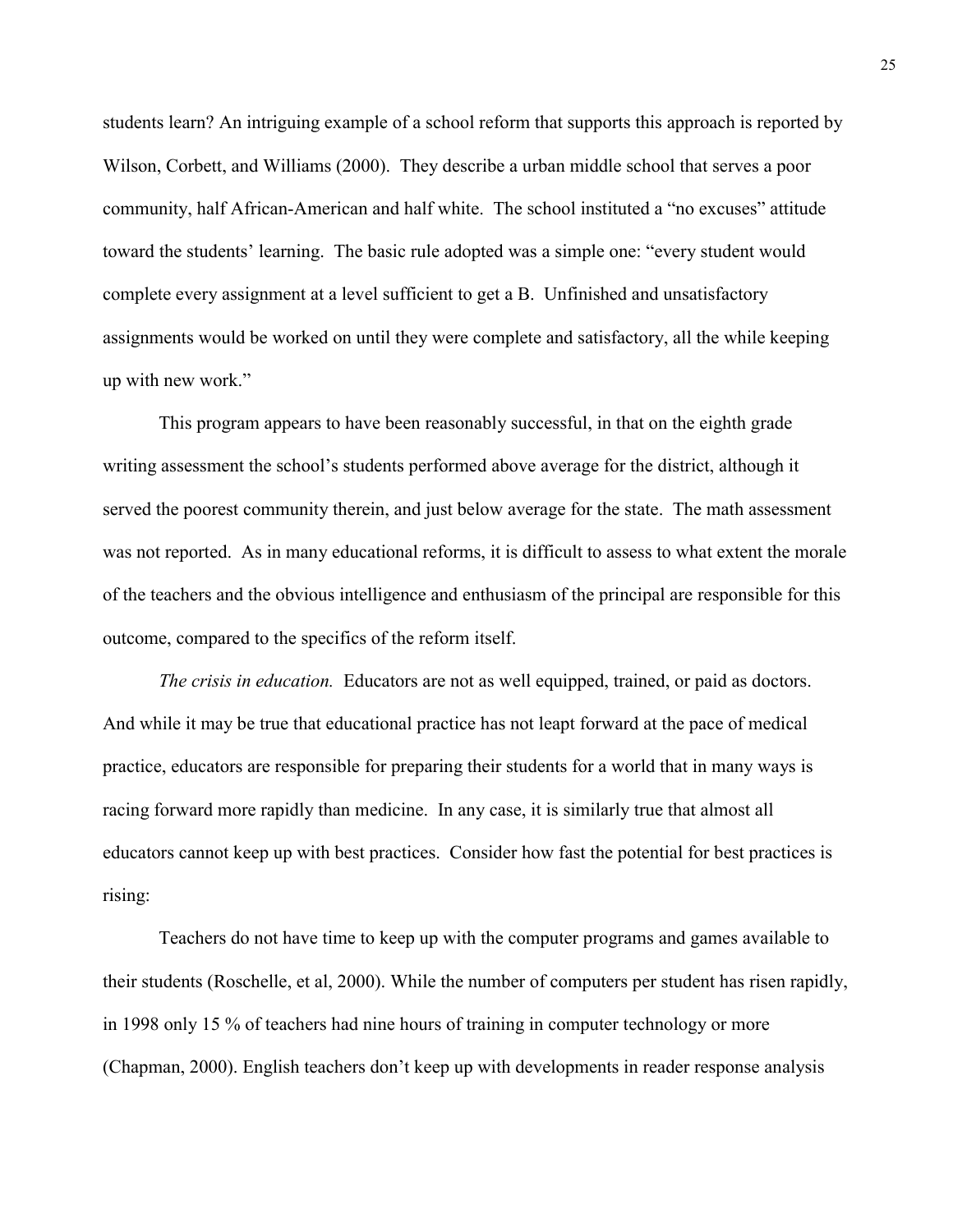and its application to the principles of writing (Williams, 1990). Math teachers are unaware of the application of projective geometry – the theoretical basis for 3-dimensional perspective discovered by Renaissance painters – in the development of video games, charts in spreadsheets, and movie and cartoon production. Science labs don't take advantage of hardware to simulate the physical feedback of virtual animal dissection, although that feedback is used in computer joysticks.

Perhaps most important, the prospects for automating the routine of practice and test-taking in education remain bleak. Giving students computerized desks in principle could allow teachers to give and grade tests frequently and with scant effort. But we are far from being able to reach this standard. Not only is teacher training inadequate, but the hardware resources – despite a substantial investment – are outdated (most of the computers available to students are not multi-media computers) and the software offerings lacking.

For example, electronic automation of data processing is now routine in most American corporate offices. Tests on arithmetic, spelling, reading, geographic and science facts, and the like could be both more informatively and less costly in terms of teacher and student time if done over a computer network. By downloading the results, programs could pinpoint student weaknesses, both individually and en bloc. It would also permit teachers to perform controlled experiments, to test the effectiveness of alternative lesson plans in instilling particular kinds of information. In turn, this documentation could allow teachers who produce new, more effective teaching methodologies to be identified, the methodologies shared and further tested and refined, and the originating teachers rewarded for their contributions to teaching.

Such computerization might also permit the detailed diagnosis and assessment of learning disabilities and problems in individual students, which, in turn, would lay the basis for detailed discovery of methods for solving learning problems and catering to disabilities. Successfully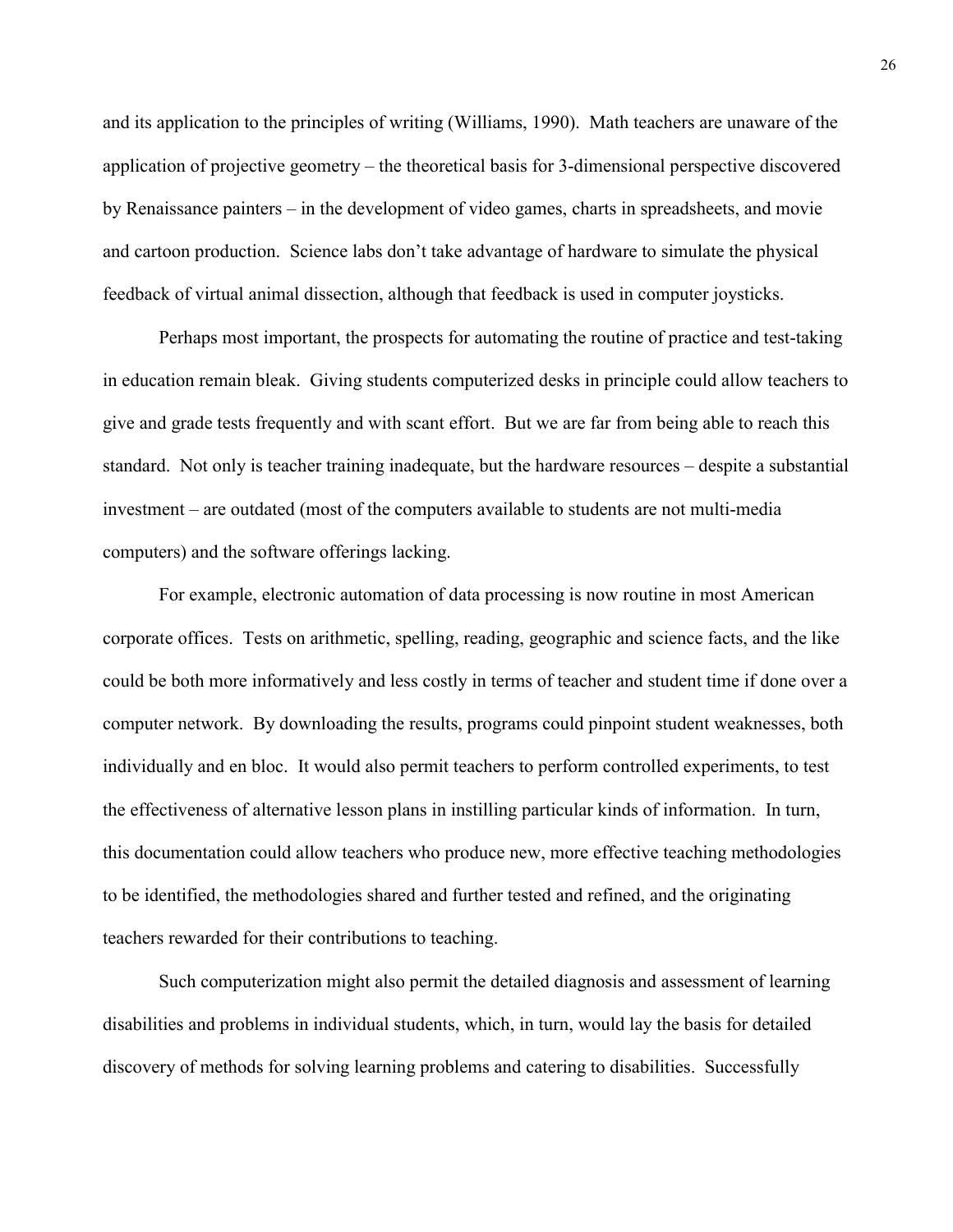applied, this could result in a system in which learning speed became less crucial to a student's ability to complete a given level of education. That would be an important step forward given that the work world increasingly demands that all workers – not merely the top ones – be sufficiently comfortable with formal education to be willing to pursue it throughout their work lives.

Yet few educational systems have embraced this level of computerization. The software tools have been slow to develop, and few schools have committed themselves to placing computers on every student's desk. Of particular concern is the fact that relatively little funding has gone into assessing the strengths and limitations of individual learning technologies (Shields and Behrman, 2000), although overall studies suggest that computer technologies are useful both in drill (a metaanalysis is performed in Kulik, 1994) and in deepening mathematical understanding (Wenglinsky, 1998, a large scale national study).

Moreover, it is quite possible that many teachers will resist an intensive computerization of learning, both because of the revision to their own work habits and accumulated knowledge that this would require and because of the likelihood that these evaluative tools would be used on the teachers as well as the students. These tools would permit detailed evaluation of the ability of individual teachers to improve the knowledge of their students and could be used as a blunt instrument for forcing teachers to focus on short-term results at the cost of more intangible skills.

At the same time, many teachers are not trained to help their students develop the skills they already possess that could be the basis for their education. To give one example, music, art, and dance are areas in which at least limited curricula have been developed that help students use these activities to understand concepts in math, science, language, and history. But the average nonspecialist teacher is not able to teach music, art, and dance, areas where students' abilities often outstrip their own. It may be possible one day for distance learning to fill the gap.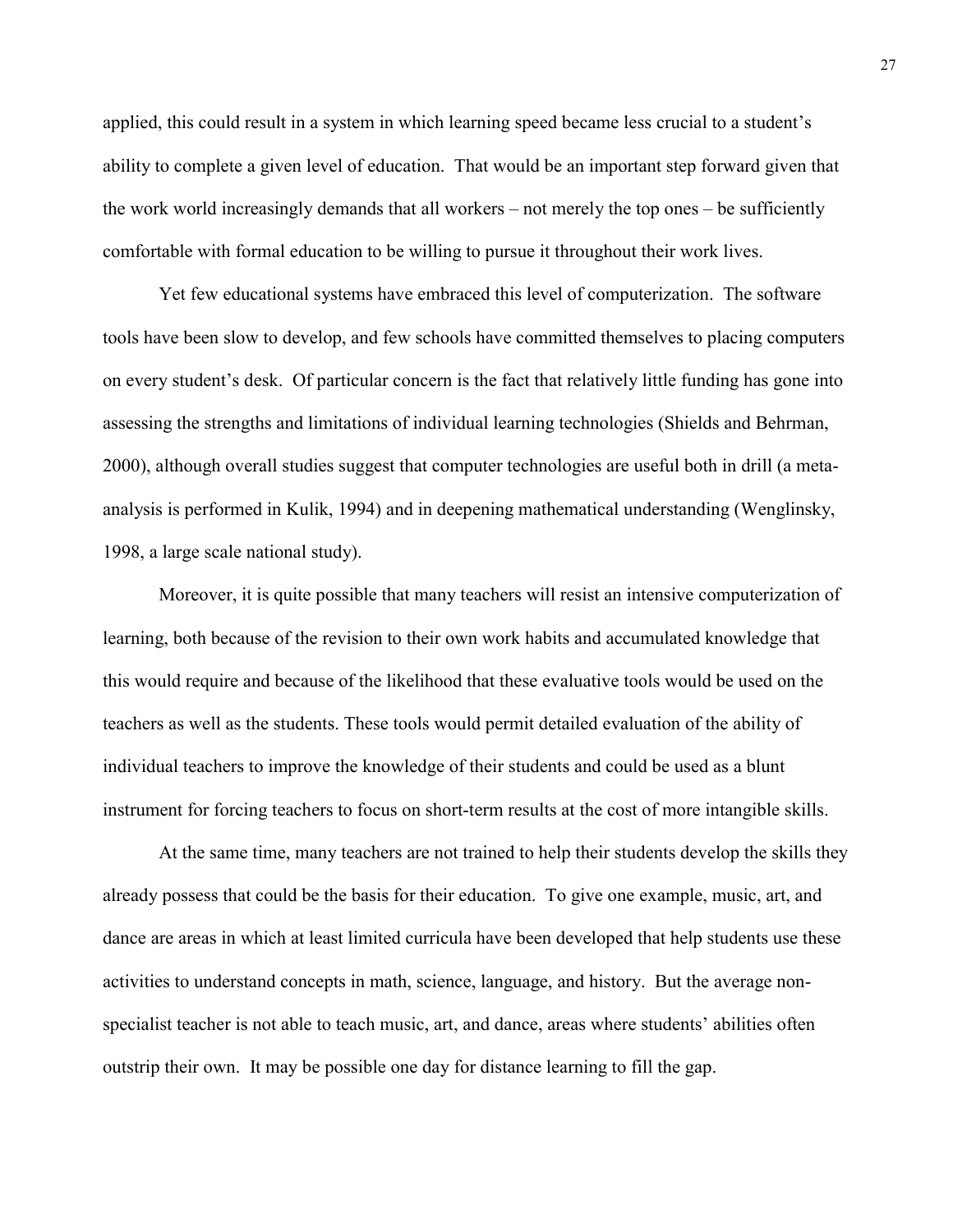More generally, though, just as the bulk of a doctor's knowledge and power is in the routine part of medicine, so too is a teacher's. If computers take over the routine of education, then teachers must become something more – a role that many teachers, like doctors, may be uncomfortable with.

Ultimately, it may be possible to foster learning through many channels. Our work system is pushing the entire workforce toward being either creators or those who cooperate with creativity, because the machines we use to produce goods and services increasingly don't need human input. If this is the case, then the role of the teacher will be more and more about fostering creativity, communication, and cooperation, rather than the specific learning of specific pieces of knowledge, such as how to form a letter or multiply fractions.

One avenue for training for creative destruction that has already spread to many school districts is training in peer mediation and conflict resolution. While such training is often aimed at resolving potentially violent conflicts, training in negotiation is of value in a broad spectrum of circumstances. In particular, it is useful in an economy of creative destruction. Conflict is central to creative destruction, because new ideas are inherently conflictual. Most new ideas turn out to be wrong; most new products lose money. How to give potential new ideas a fair trial, and how to separate what is sound about a new idea or product from what is not, involve conflicts that must be resolved and mediated with as little damage to egos and budgets as possible. Helping students learn techniques for rational negotiation and how to help others attain their goals without harming one's own is likely to prove a fundamental building block for a career in the age of creative destruction.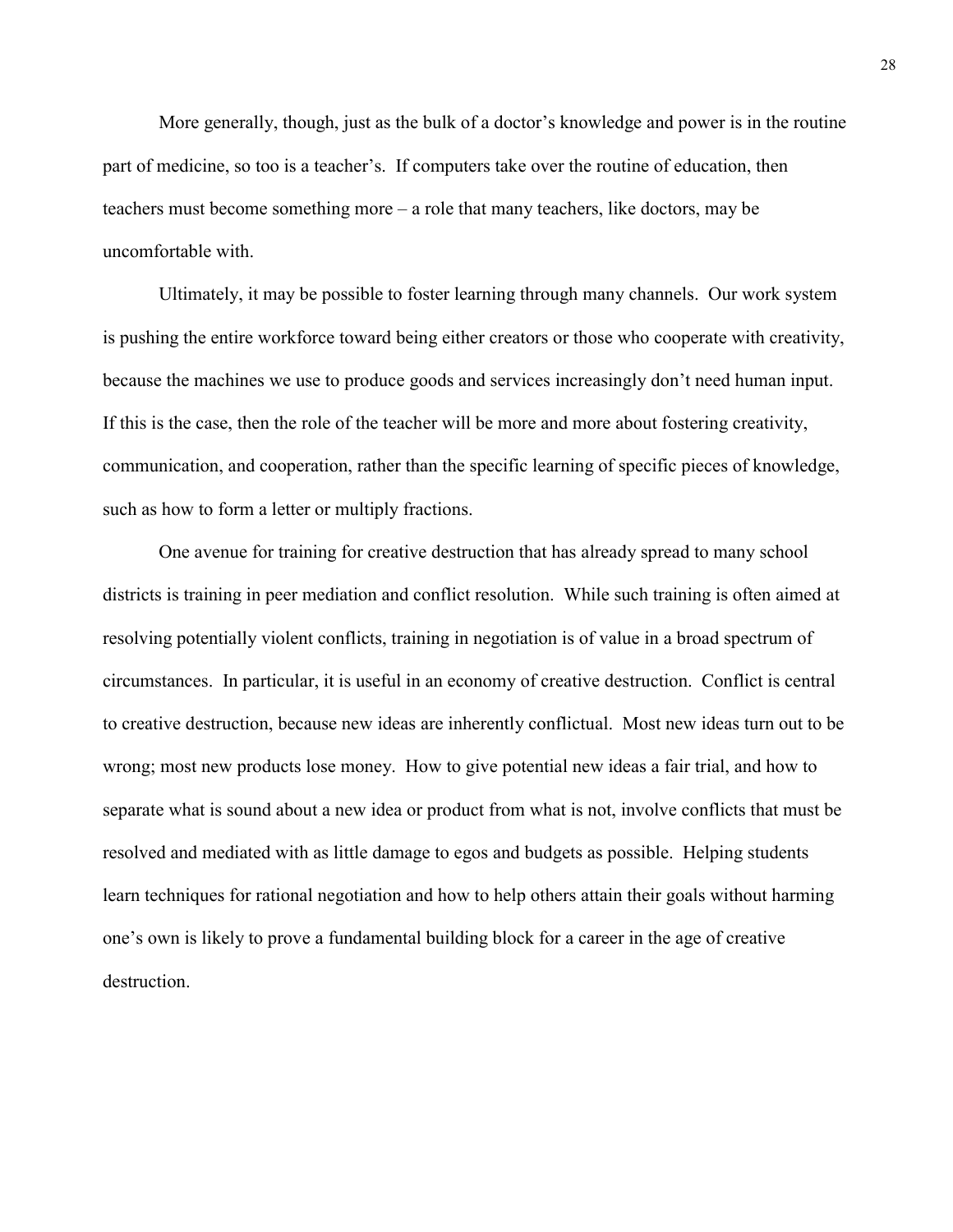#### VI. Conclusion

Over the course of the  $20<sup>th</sup>$  century, the US has evolved from a country where few students went beyond the primary grades to one where most students enter college. The century has witnessed enormous change, but the pace of change appears likely only to accelerate. Already we have reached the point where all workers must look forward to a lifetime of continuing education.

Just as the education of doctors has not prepared them for the pace of change the medical profession is experiencing, so too the education of teachers has not prepared them for the pace of change the educational process is experiencing. It is hard to prepare students for a lifetime of continuing education, and it is even harder to prepare students for a lifetime of creativity.

It is possible that eventually electronic advances may make it more possible for educators to meet these challenges; in the meantime, dissatisfaction with education and educators is likely to deepen. Learning techniques of conflict resolution may be helpful for teachers and students alike.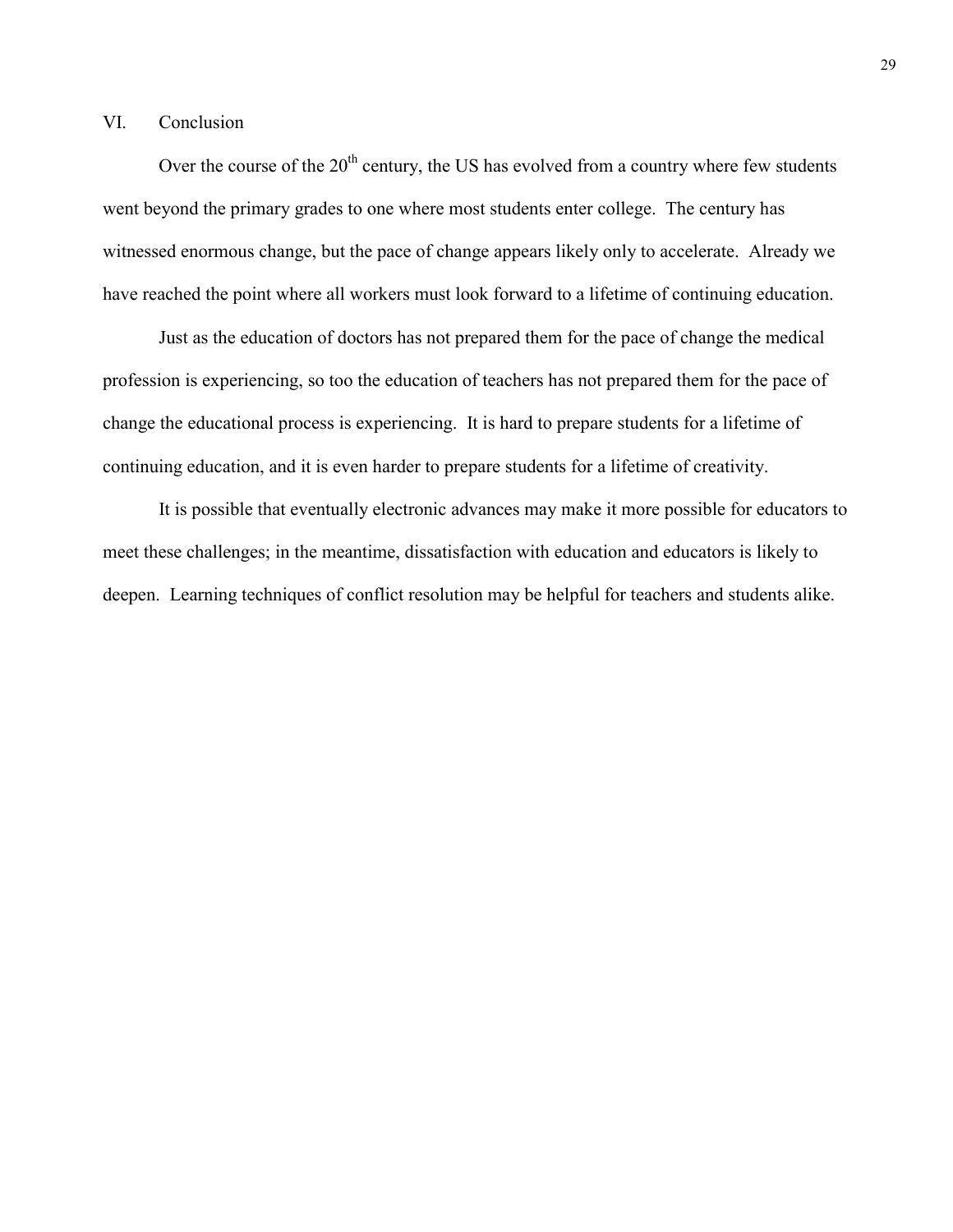References:

Budin, Howard, "The Computer Enters the Classroom," *Teachers College Record 100*, 3, 1999, 656-669.

Caves, Richard, *Creative Industries: Contracts Between Art and Commerce*, Harvard University Press, Cambridge, MA, 2000.

Chandler, Alfred, *The Visible Hand: The Managerial Revolution in American Business*. Harvard University Press, 1980.

Chandler, Alfred, *Scale and Scope: The Dynamics of American Capitalism*. Harvard University Press, 1994.

Chapman, Gary, "Federal Support for Technology in K-12 Education," *Brooking Papers on Educational Policy, 2000,* 307-342.

Chassin, Mark R. and Robert W. Galvin, "The Urgent Need to Improve Health Care Quality," *JAMA, The Journal of the American Medical Association*, Sep. 16, 1998, 1000-1005.

Costa, Dora L., "American Living Standards, 1888-1994: Evidence From Consumer Expenditures" NBER Working Paper No. 7650, 2000.

Costa, Dora L., "Less of a Luxury: The Rise of Recreation Since 1884," NBER Working Paper No. 6054, 1997.

D'Arcangelo, Marcia, "The Scientist in the Crib: A Conversation with Andrew Meltzoff," *Educational Leadership 58*, 3, November 2000, 8-13.

Garibaldi, Richard A., "Computers and the Quality of Care – A Clinician's Perspective," *New England Journal of Medicine 338*, No. 4, January 22, 1998, 259-260.

Goldin, Claudia, "America's Graduation from High School: The Evolution and Spread of Secondary Schooling in the Twentieth Century," *Journal of Economic History* 58, June 1998, 345- 74.

Goldin, Claudia and Lawrence F. Katz, "The Returns to Skill across the Twentieth Century United States," NBER Working Paper 7126, 1999.

Gopnik, Alison M., Andrew N. Meltzoff, and Patricia K. Kuhl, *The Scientist in the Crib: Minds, Brains, and How Children Learn,* Morrow, New York, 1999.

Hall, Robert E., "The Stock Market and Capital Accumulation," NBER Working Paper No. W7180, 1999.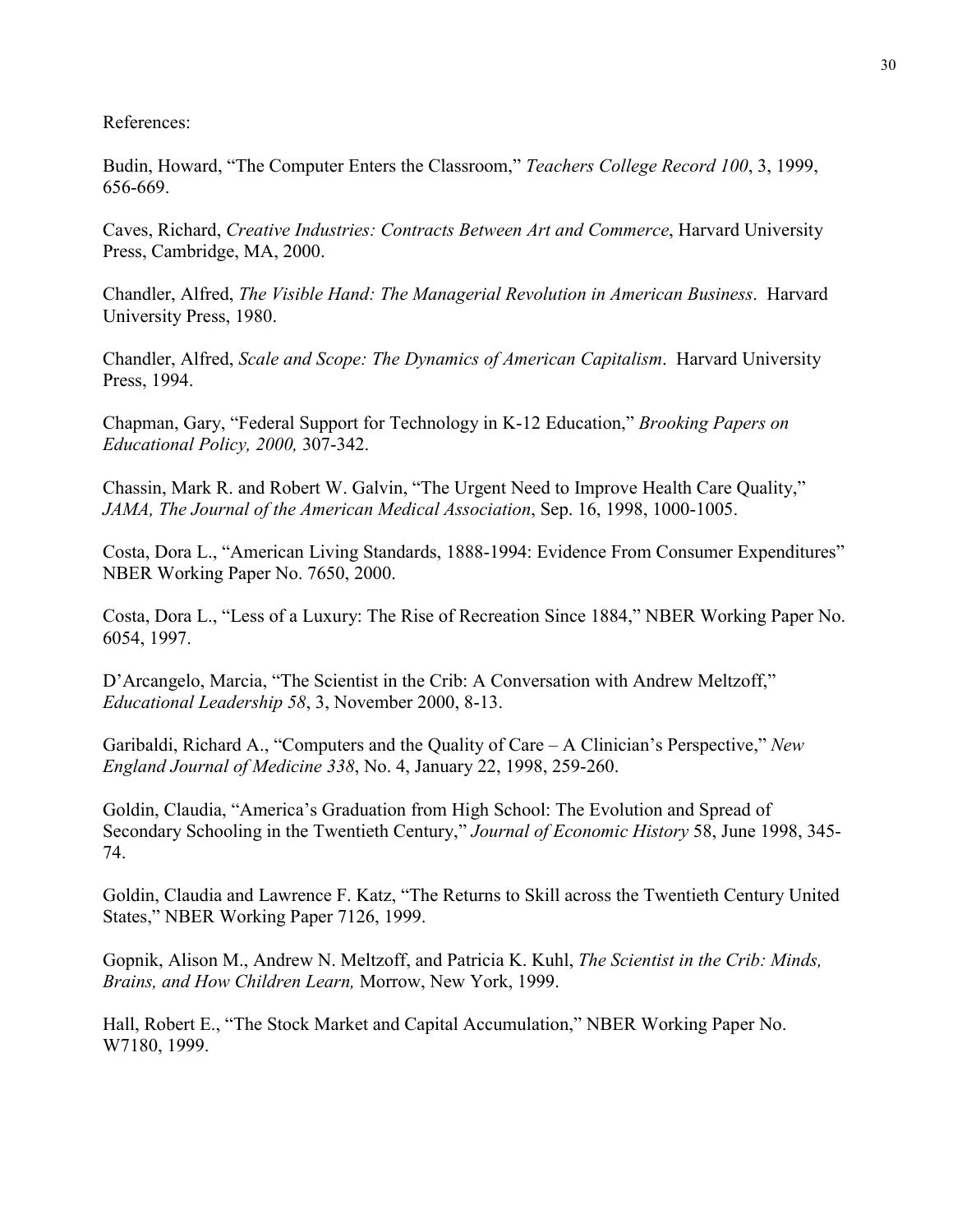Jovanovic, Boyan, and Peter L. Rousseau, "Technology and the Stock Market: 1885-1998," NYU Working Paper, 2000.

Katz, Lawrence F., and Kevin M. Murphy, "Changes in Relative Wages, 1963-1987: Supply and Demand Factors," *Quarterly Journal of Economics* 107, February 1992, 36-78.

Kulik, J.A., "Meta-analytic Studies of Findings on Computer-Based Instruction, " *Technology Assessment in Education and Training*, Lawrence Erlbaum Associates, 1994.

Nakamura, Leonard, "Measuring Inflation in a High-Tech Age," Federal Reserve of Philadelphia *Business Review,* November/December 1995.

Nakamura, Leonard, "Is the U.S. Economy Really Growing Too Slowly? Maybe We're Measuring Growth Wrong," Federal Reserve of Philadelphia *Business Review*,March/April 1997

Nakamura, Leonard, "Intangibles: What Put the New in the New Economy?" Federal Reserve of Philadelphia *Business Review*, July/August 1999a, 3-16.

Nakamura, Leonard, "The Measurement of Retail Output and the Retail Revolution," *Canadian Journal of Economics* 32, 2, April 1999b, pp. 408-25.

Nakamura, Leonard, "Economics and the New Economy: The Invisible Hand Meets Creative Destruction," Federal Reserve of Philadelphia *Business Review*, July/August 2000, 15-30.

Roschelle, Jeremy M. et al, "Changing How and What Children Learn in School with Computer-Based Technologies," *The Future of Children*, 10, Fall/Winter 2000, 76-101.

Scherer, F.M. and Dietmar Harhoff, "Technology Policy for a World of Skew-Distributed Outcomes," *Research Policy 29*, 2000, 559-566.

Schumpeter, Joseph, *Capitalism, Socialism, and Democracy.* New York: Harper, 1942.

Shields, Margie K. and Richard E. Behrman, "Children and Computer Technology: Analysis and Recommendations," *The Future of Children* Vol. 10, 2, 2000, 4-30.

Stevenson, Harold W., and Shinying Lee, "An Examination of American Student Achievement from an International Perspective," *Brookings Papers on Education Policy, 1998*, 7-38.

Wenglisky, H., *Does it Compute? The Relationship Between Educational Technology and Student Achievement in Mathematics*. Educational Testing Service, Princeton, 1998.

Williams, Joseph M., *Style: Toward Clarity and Grace*. University of Chicago Press, Chicago, 1990.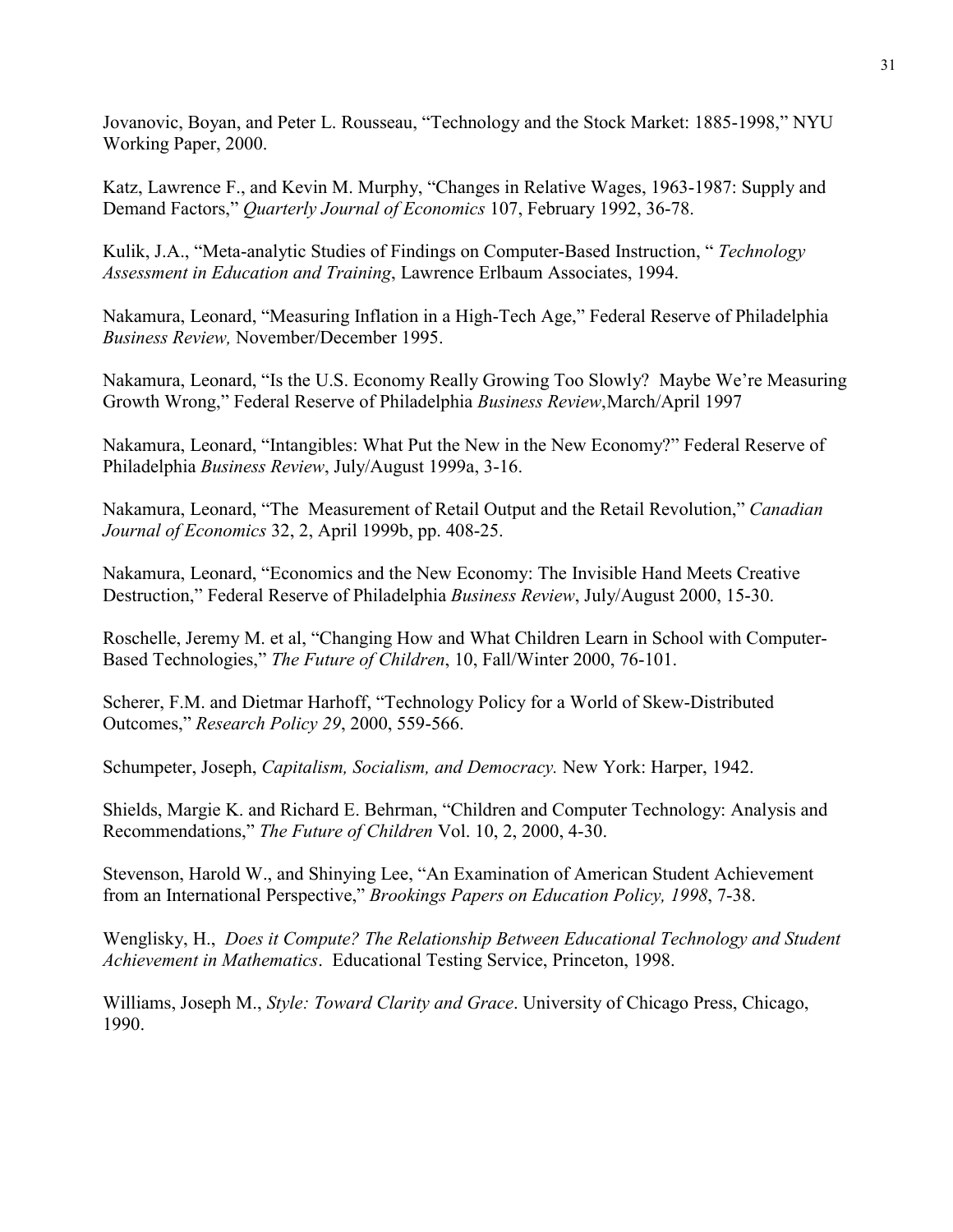Wilson, Bruce, Dick Corbett, and Belinda Williams, "A Discussion on School Reform – Case 1: All Students Learning at Granite Junior High," *Teachers College Record Online*, 2000, http://www.tcrecord.org/PrintContent.asp?ContentID=10619.

Zuboff, Shoshana, *In the Age of the Smart Machine: The Future of Work and Power.* Basic Books, 1989.

Sources for data in charts:

Charts 1 and 2: National Center for Education Statistics, *Digest of Education Statistics, 1999*, Table 384.

Charts 3, 4, and 5: 1900-1970, Department of Commerce, *Historical Statistics of the United States, Colonial Times to 1970*. 1980, Census Bureau, *Census of Population, 1980*. 1990 and 1998, Bureau of Labor Statistics, *Employment and Earnings*, January 1991 and January 1999.

Chart 6: National Center for Education Statistics, *Digest of Education Statistics, 1999*, Table 3, Department of Commerce, *Historical Statistics of the United States, Colonial Times to 1970*, and *US Statistical Abstract, 1999*.

Chart 7: Goldin and Katz, 1999, Appendix.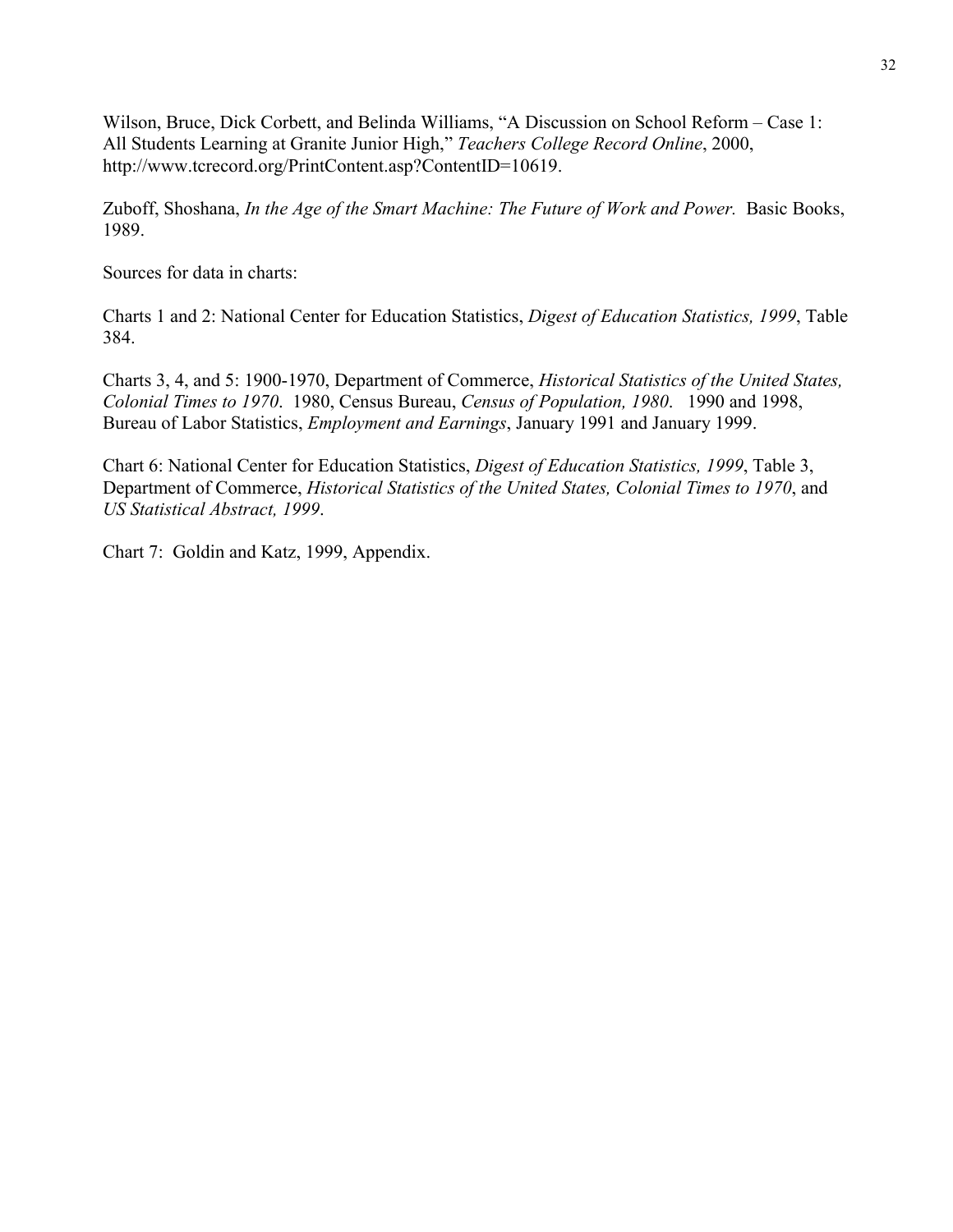

**Chart 1: Occupations of Workers 25 and Older with Given Educational Achievement**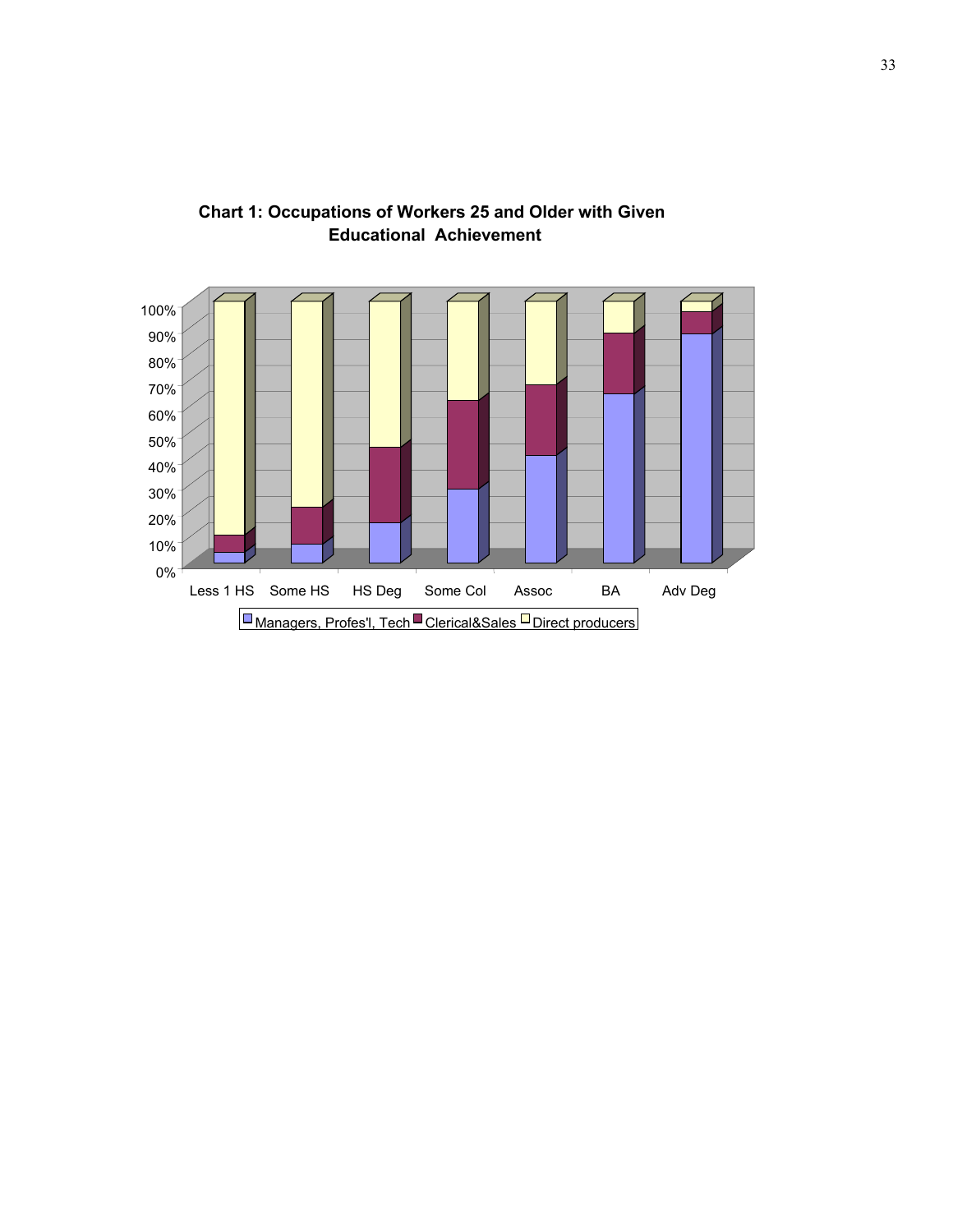

**Chart 2: Occupations by Educational Background**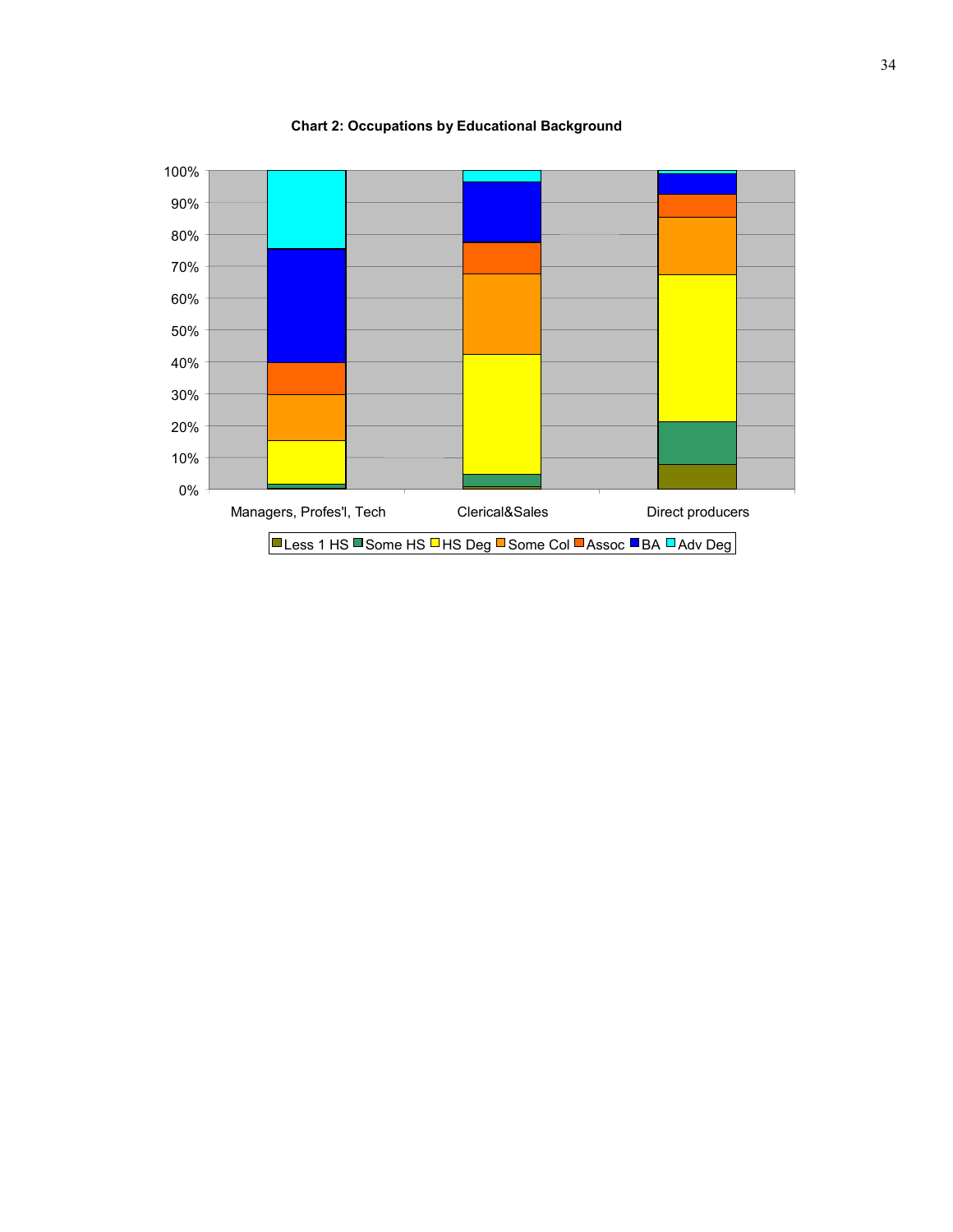

**Chart 3: Direct Producers of Goods and Services as a Proportion of All Workers**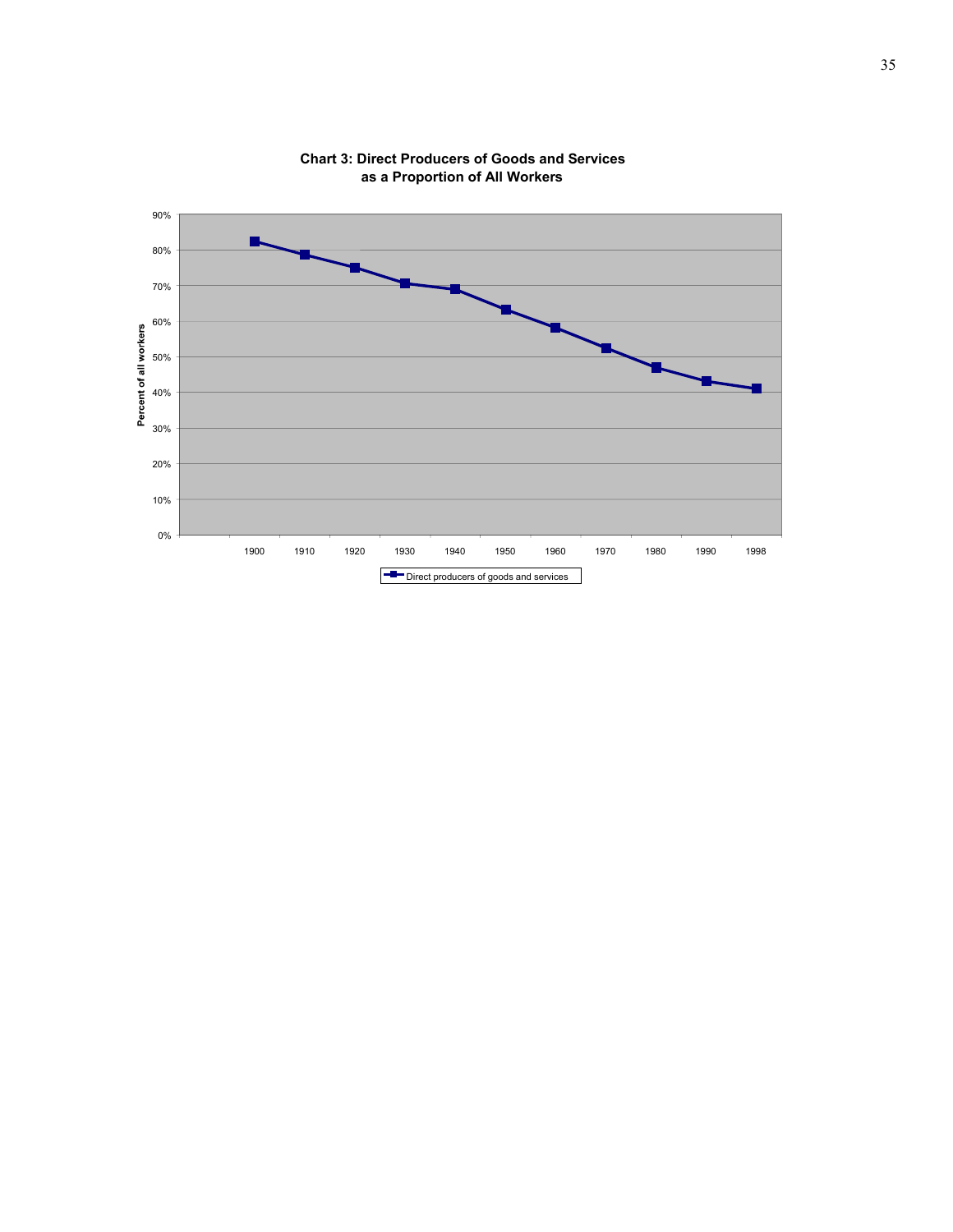

#### **Chart 4: Direct Producers of Goods and Services by Subgroup**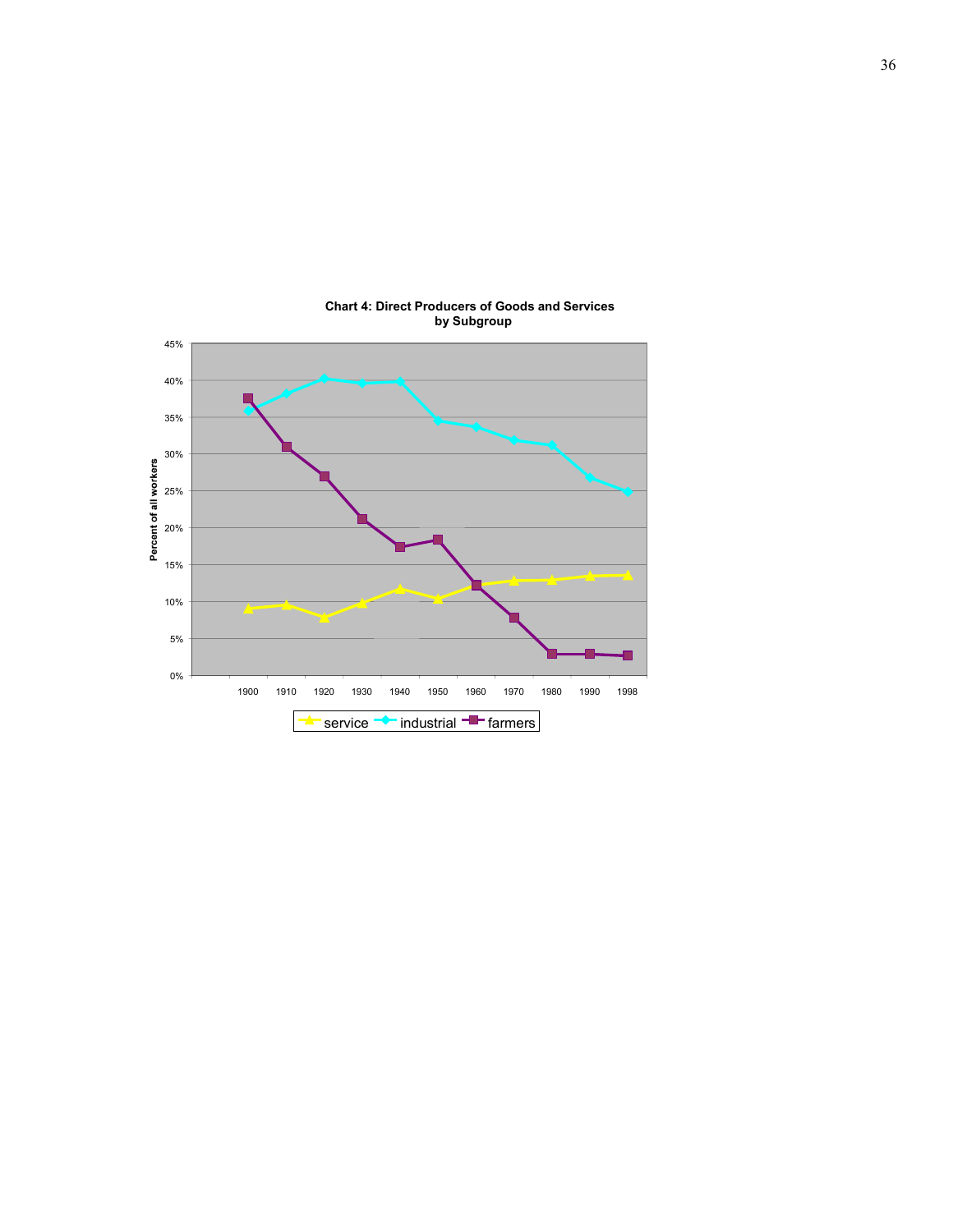

#### **Chart 5: White Collar Workers**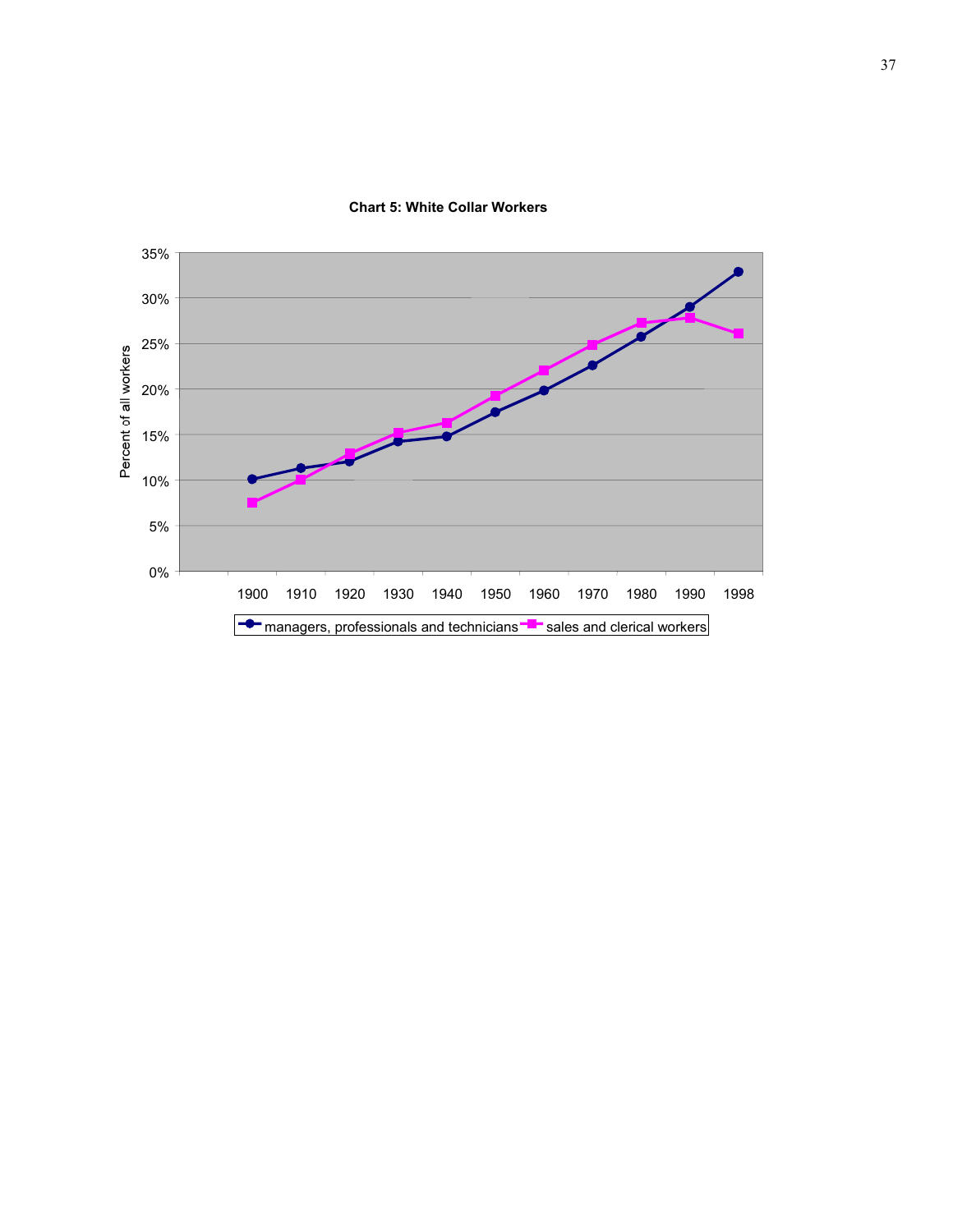

**Chart 6: School Attendance Rates**